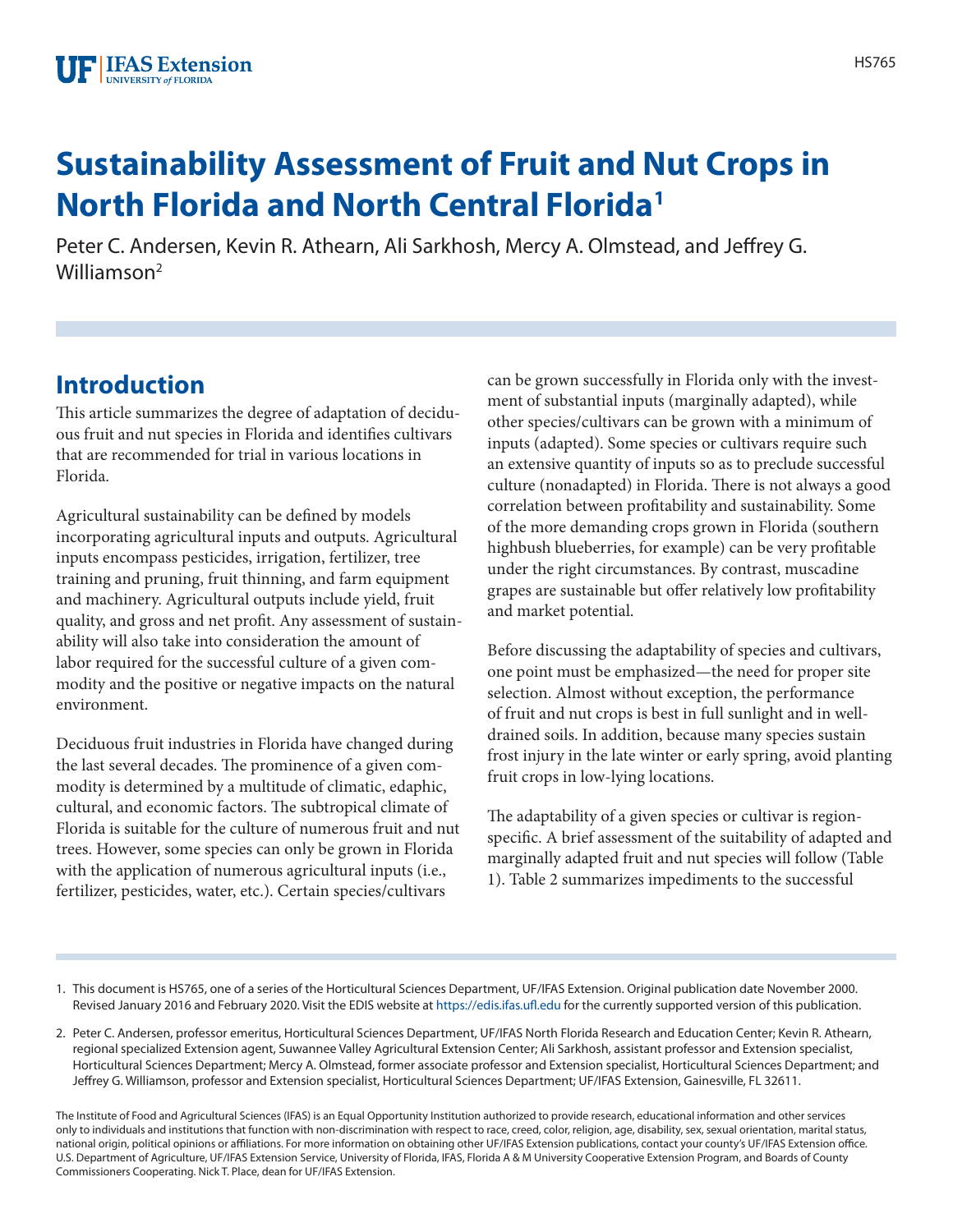culture of some deciduous crop species that are not adapted to north Florida.

In this publication, north Florida is defined as the region of the state north of Perry, which is near the Gulf Coast, north of Lake City, and north of Jacksonville, which is near the Atlantic Coast. North central Florida is defined as the region south of north Florida, but north of Cedar Key, which is on the Gulf Coast, north of Ocala, which is in central Florida, and north of St Augustine, which is on the Atlantic Coast. Central Florida is a region south of the north central zone and north of Interstate 4, which runs through Orlando. Lastly, south central Florida is the area of the state around Sebring and extending northward to Interstate 4.

# **Chilling Temperatures for Deciduous Crops in Florida**

Figure 1 describes the average January temperatures of different regions in Florida. Relatively few deciduous crops are well adapted in the region of Florida that is roughly south of Tarpon Springs on the Gulf Coast and south of Daytona Beach on the Atlantic Coast. In the region of the state south of these cities, annual chilling temperatures are usually inadequate for deciduous crops. As a result, these crops may not have normal leaf and fruit development in the spring.



Most of this publication is, therefore, devoted to the regions of the state that in Figure 1 are colored blue or purple. In these areas of Florida, deciduous fruit trees

are likely to have at least 300 chilling units (Figure 2). Chilling units are estimated as the accumulation of hours at an air temperature of 45°F or lower during the dormant season (November through March). The farther north one proceeds in Florida, the greater the available selection of deciduous fruit species/cultivars. For a real-time summary of chill units for various locations in Florida, consult [http://](http://agroclimate.org/tools/chill-hours-calculator/) [agroclimate.org/tools/chill-hours-calculator/](http://agroclimate.org/tools/chill-hours-calculator/). Chilling units are cultivar specific. Insufficient chilling units can result in delayed and prolonged bud break and abnormal growth, which cause uneven shoot development, flowering, and fruit maturity. In extreme cases, the number of flowers can be substantially reduced (Figure 3).







Figure 3. Budbreak in peach cv. 'Tropicbeauty' when (left) chilling requirements have been met, and (right) when they have not. Credits: Ali Sarkhosh, UF/IFAS

#### **Pecan**

Pecan trees (*Carya illinoensis* [Wangenh] C. Koch) can be grown without a great deal of care, but consistently high yields are not likely without a rigorous pesticide spray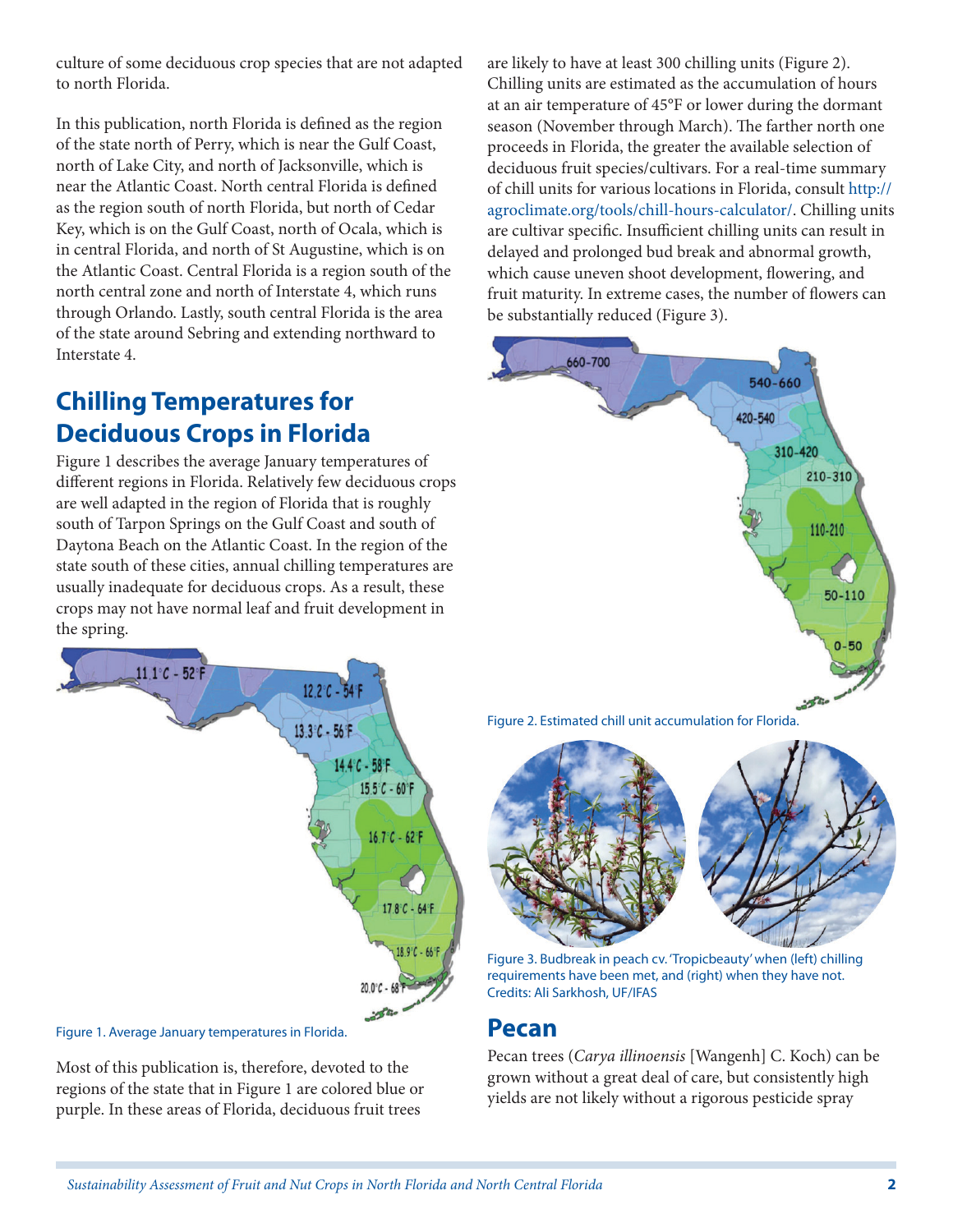program, irrigation, and fertilization (Andersen 1992b, 1992c, 1995b, 1996, 1999, 2014).

Limitations to successful pecan culture in the Southeast include:

- A lack of new cultivars of high quality with resistance to pecan scab (*Cladosporium caryigenum,* [Ellis and Langl.] Gottwald) and other leaf diseases;
- A long period before a return on investment can be realized (i.e., the first crop is produced at 4 to 10 years of age depending on the cultivar, culture, and management);
- A retraction of an Internal Revenue Service provision allowing for depreciation of orchards during nonbearing years (which can last 5–10 years);
- Importation of high quantities of pecans from Mexico;
- A lack of a suitable method of tree-size control;
- High and low yields in alternate years (i.e., alternate bearing); and
- Tariffs imposed on pecans exported from the United States.

The acreage of pecan orchards in Florida (12,238 acres) exceeds that of all other deciduous fruit in Florida combined. Recently, there has been some economic incentive for the expansion of pecan-orchard acreage in the southeastern United States and Florida. Since 2008, the worldwide demand for pecans has increased dramatically, mainly because of the emergence of China and other countries as major consumers. Unfortunately, in 2018–2019, China (the largest foreign market for pecans) instituted a high tariff on pecans imported from the United States.

Great advances have occurred in the biological control of insect pests by the use of exotic ladybug beetles to control aphids, the use of leguminous cover crops for maintaining populations of natural enemies, and the Tedder's Trap for monitoring pecan weevils. For more information consult Mizell (2015a). The application of pesticides usually precludes the opportunity for cattle or sheep to graze in pecan orchards because most of these materials are not approved or registered for land used for grazing.

Pecans are assigned a moderate sustainability rating of 5 because a spray program for insect and disease pests is required for most cultivars during most years (Table 1).

The best pecan cultivars for homeowners and commercial pecan growers in north Florida are the following: 'Elliott' (Conner and Sparks 2007); 'Excel' and 'Lakota' (Goff 2015, Wells and Conner 2015); and 'Sumner' (Leidner 1982). 'Amling', 'Eclipse', 'McMillian', and 'Zinner' have excellent scab resistance but are recommended on a trial basis because they have not been adequately tested in Florida. 'Caddo', 'Cape Fear', 'Desirable', 'Forkert', 'Kiowa', 'Moreland', and 'Pawnee' are conditionally recommended because they produce high-quality nuts but require an intensive fungicide program (Goff 2015, Wells and Conner 2015). 'Stuart' is conditionally recommended because many older trees are fairly productive, but newly planted trees can take 10 years to produce a substantial crop. Details concerning pecan cultivars are presented elsewhere (Andersen 1992a, 1995b, 1996, 1999, 2019b, Goff 2015, Sparks 1992a, 1992b, Wells and Conner 2015). A new pecan cultivar trial consisting of 'Amling', 'Caddo', 'Lakota', 'Gafford', 'Apalachee', 'Creek', 'Excel', 'Cape Fear', 'Desirable', 'Curtis', 'Forkert', 'Gloria Grande', 'Elliot', 'Pawnee', 'Moreland', 'Melrose', 'Oconee', 'Sumner', 'Stuart', 'Kanza', and 'Kiowa' has been initiated at the UF/IFAS North Florida Research and Education Center (NFREC)–Quincy. Several different cultivars should be planted together to ensure cross-pollination (Andersen 2017a, Goff 2015, Wells and Conner 2015).

In Florida, pecan production is associated with a January minimum temperature no higher than 58°F or at least 300 chilling units. There is very little information on the performance of pecan cultivars south of Ocala (Arnold 1971).

#### **Peach and Nectarine**

The successful culture of peach (*Prunus persica* [L.] Batsch) and nectarine (a glabrous peach) trees requires attention to detail.

Peaches and nectarines can be categorized based on melting- and non-melting-flesh fruit types. Because meltingflesh-type peaches and nectarines tend to incur bruising during handling, those destined for commercial markets are often picked before the optimum time and soften during placement on the grocery shelf. Nonmelting peaches may be picked and shipped at physiological maturity because the flesh is firm and resists bruising. Peaches with nonmelting flesh are somewhat apricot-like in texture.

Many low-chill peaches and nectarines have been developed by the UF/IFAS breeding program, which targets a market window from 1 April to 1 June (Sarkhosh et al. 2018). The optimum chilling requirement for cultivars adapted to north Florida is ca. 350–550 units, and ca. 225–375 units for cultivars adapted to north central Florida.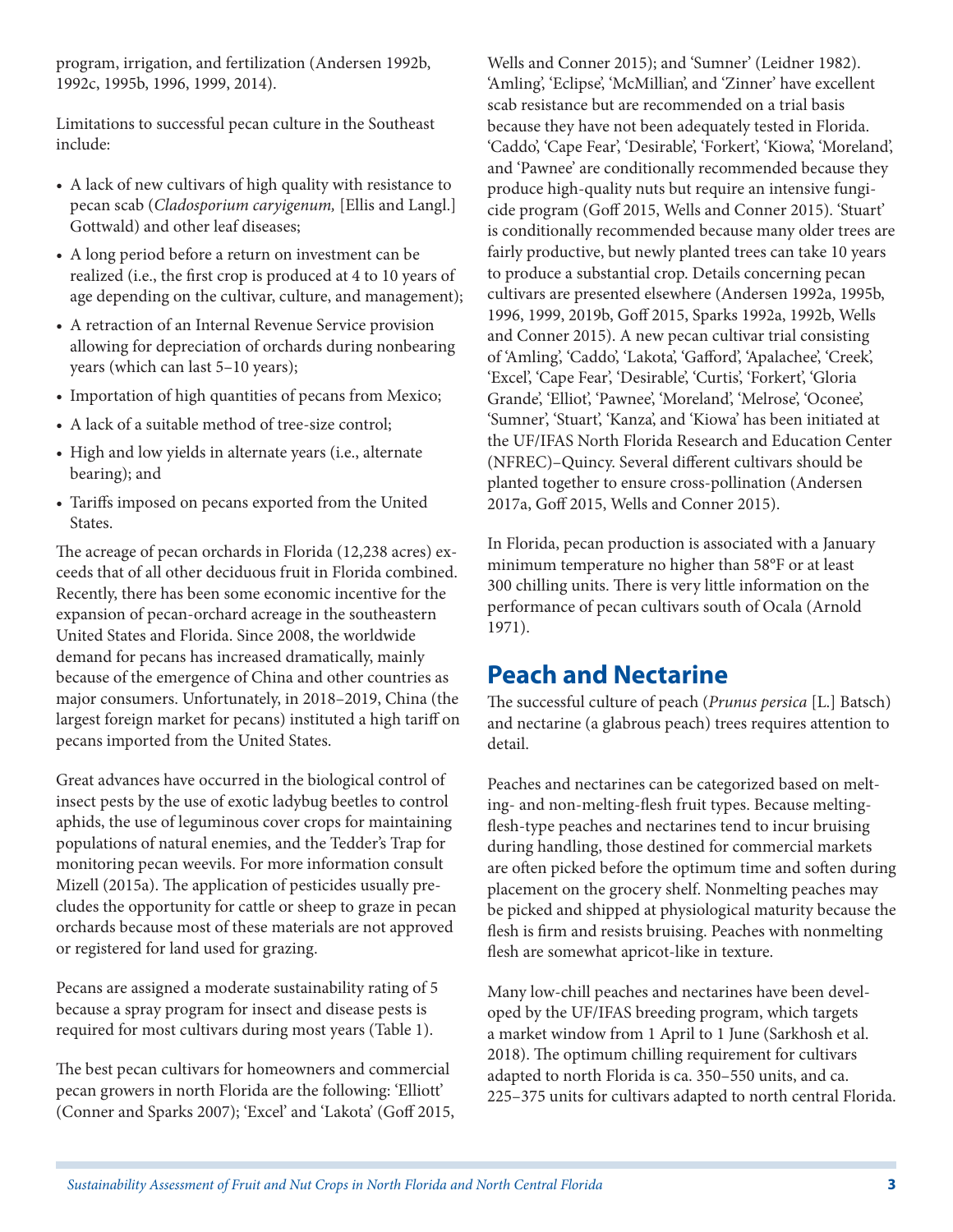Some peach cultivars that can be grown in south central Florida require only 75–150 chilling units.

The increase in peach acreage occurs mainly south of Ocala and targets the March/April market window when peaches are not available from the remainder of the United States or from the Southern Hemisphere. The decline in peach/ nectarine acreage over the last 30 years in north Florida was due to a high incidence of late winter/early spring frosts. The decreased per capita consumption of peaches in the United States, in general, has also reduced demand, and competition from California growers has increased supply, particularly for mid-to-late-ripening cultivars. However, new low-chill peach and nectarine cultivars released by the University of Florida breeding program offer great potential (Andersen and Sherman 1990, 1994a, 1994b; Sherman et al. 1988, 1995a, 1995b; Williamson et al. 1995a, 1995b; Ferguson et al. 2008; Sarkhosh et al. 2018).

Currently, the best available melting-flesh peaches for north Florida, in the order of ripening, are the following: 'Flordadawn' (Andersen and Sherman 1990); 'Flordaking' (Andrews et al. 1979); 'Flordacrest' (Sherman and Lyrene 1989a, b); and 'Junegold' (Ferguson et al. 2008, Sarkhosh et al. 2018). The best available nectarine for north is 'Suncoast' (Andersen and Sherman 1995a, Ferguson et al. 2008, Sarkhosh et al. 2018).

For north central Florida, the best available non-meltingflesh peach cultivars are 'Flordaprince' (Sherman et al. 1982), 'Flordaglo' (Sherman and Lyrene 1989b), 'TropicBeauty' (Rouse and Sherman 1989b), 'TropicSnow' (Rouse and Sherman 1989a, Williamson et al. 1995a, 1995b, Sarkhosh et al. 2018), and 'Flordabest' (UF patented, Ferguson et al. 2008). 'Sunmist' (Sherman et al. 1995b; UF patented), 'Sunbest' (UF patented, Sherman and Lyrene 2002), and 'Sunraycer' (Sherman et al. 1995a) are the best available nectarines for north central Florida (Ferguson et al. 2008, Sherman et al. 1988, 1995a, 1995b, 1988, Sarkhosh et al. 2018). For the central Florida and south central Florida region, 'Flordaprince' and 'TropicSnow' can be tried in dooryard situations (Ferguson et al. 2008, Williamson et al. 1995a, 1995b, Sarkhosh et al. 2018). 'Tropic Beauty' has performed well in commercial situations and is a standard low-chill cultivar worldwide (Rouse and Sherman 1986b).

Since 1997, non-melting-flesh cultivars have been released from the University of Florida. These cultivars are patented and should be purchased from licensed nurseries. Nonmelting-flesh peaches recommended for trial in north Florida are 'Gulfking' (Beckman et al. 2005), 'Gulfcrest' (Krewer et al. 2005), 'Gulfcrimson' (Krewer et al. 2008), and 'Gulfprince' (Sarkhosh et al. 2018, Sherman et al. 2000). These four cultivars are joint releases from the United States Department of Agriculture–Byron, Georgia, the University of Florida, and the University of Georgia. Of the four Gulf series peaches, 'Gulfking' and 'Gulfcrimson' appear to have the greatest potential (Ferguson et al. 2008, Sarkhosh et al. 2018).

The non-melting-flesh peaches and nectarines with a UF prefix are also patented by the University of Florida. 'UFGold' (Sherman and Lyrene 1997), 'UF2000' (Sherman and Lyrene 2000), 'UFBeauty' (Sherman and Lyrene 2003), 'UFBlaze' (Sherman and Lyrene 2003), 'UFGlo' (Sarkhosh et al. 2018), 'UFO' (Sherman and Lyrene 2001b), and 'UFSharp' (Chaparro et al. 2006) are non-melting-flesh peach cultivars. 'UFQueen' (Sherman and Lyrene 1999) and 'UFRoyal' (Ferguson et al. 2008) are non-melting-flesh nectarines, suitable for trial in north central Florida. 'UFSun' (Rouse et al. 2004) and 'UFBest' (Sarkhosh et al. 2018) require 100–150 chilling units and are adapted to south central Florida. Establishment costs can exceed \$6,000/acre. For more information about establishment and production costs, consult Singerman et al. (2017).

The agricultural sustainability of peaches and nectarines in Florida is rated as 4 (marginally adapted) due to the high frequency of insecticide and fungicide applications required for successful culture and due to the need to prune and to perform fruit thinning (in the absence of late-winter frosts). Rootstocks that are resistant to the peach root-knot nematode, *Meloidogyne floridensis* (Handoo et al. 2004), such as 'Nemaguard', 'Nemared', and 'Flordaguard', are required to ensure orchard productivity. Currently, 'Flordaguard' is the only commercially recommended rootstock for the sandy soils of south central Florida, although other new rootstocks, such as 'Sharpe' (Beckman et al. 2008) and 'MP-29' (Beckman et al. 2012) are available for trials.

Some common insect pests of these trees in Florida are white peach scale (*Pseudaulacaspis pentagona* Targioni-Tozzetti), San Jose scale (*Quadraspidiotus perniciosus*  Comstock), greater peach tree borer (*Synanthedon exitiosa*  Say), lesser peach tree borer (*Synanthedon pictipes* Grote & Robinson), plum curculio (*Conotrachelus nenuphar*  Herbst), two-spotted spider mite (*Tetranychus urticae*  Koch), and several species of stinkbugs (*Nezara viridula* L. and *Leptoglossus* spp.) (Mizell 2015b). The brown marmorated stinkbug (*Halyomorpha halys*) has also been found in Florida.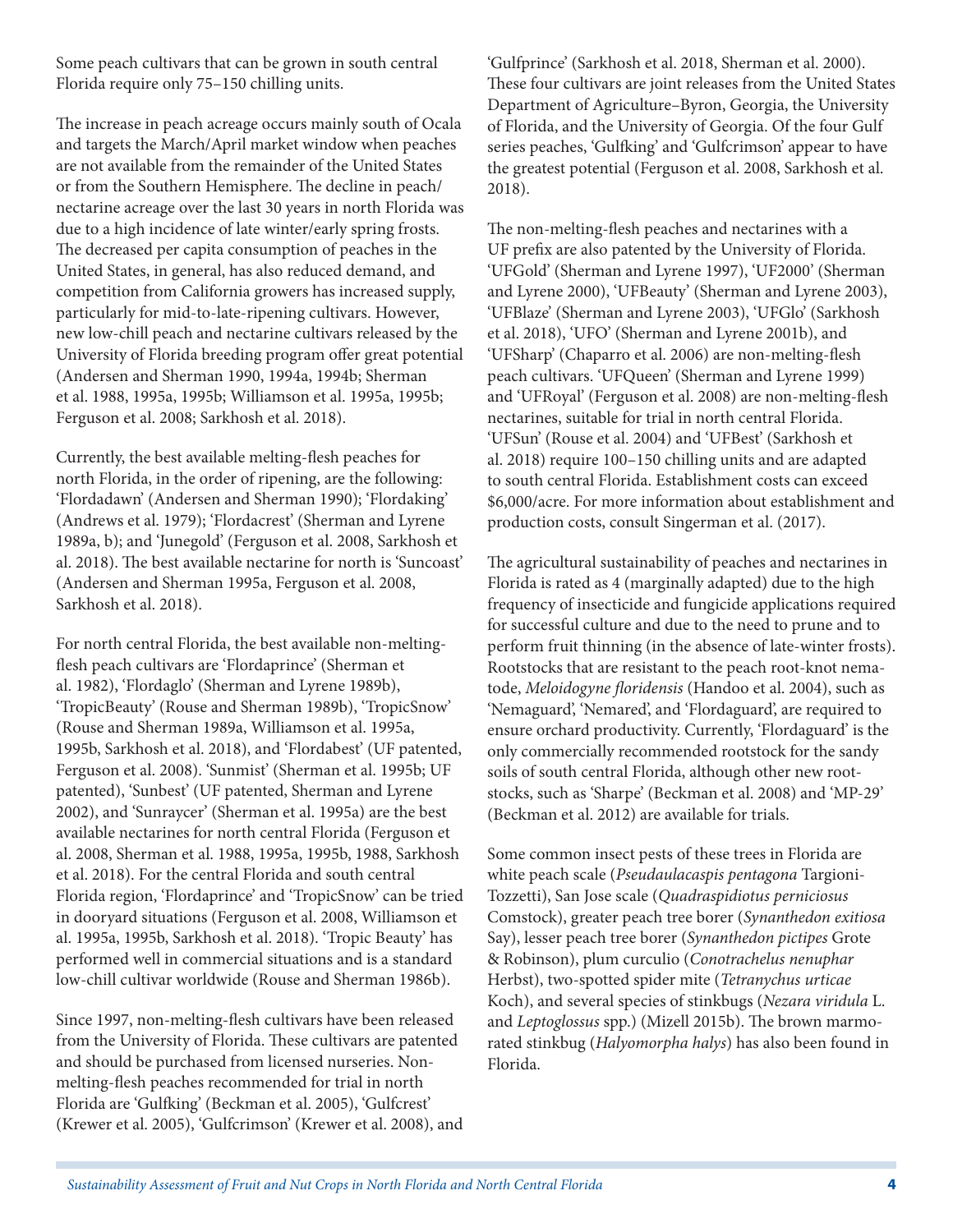Some common diseases of these trees in Florida include mushroom root rot (*Armillaria tabescens* [Scop.] Dennis, Orton & Hara), *Botryosphaeria dothidea* (Moug.:Fr) (Ces. & de Not), peach scab (*Cladosporium carpophilium* Thuem.), and brown rot (*Monilinia fructicola,* G. Wint) (Horton et al. 2013). Most peaches and nectarines released from the UF/IFAS breeding program are resistant to bacterial spot (*Xanthomonas campestris* pv. *pruni*). Peaches are not adapted to south of Lake Okeechobee due to inadequate winter chilling in this region and a high probability of fruit fly damage prior to fruit harvest.

### **Blueberries Southern Highbush Blueberry**

Southern highbush blueberry (*Vaccinim corymbosum* L. × *V. darrowi* Camp) production in central Florida and north central Florida can be profitable because berry ripening in late March and early May coincides with a period of high demand and low supply. This open market window extends to distant markets in the United States as well as to markets in Europe and the rest of the world. However, over the last few years, the market window has been influenced by the importation of blueberries from Mexico.

The genesis of the low-chill southern highbush industry is the UF/IFAS blueberry breeding program. The increase in southern highbush acreage in Florida over the last 30 years, as well as future expansion of this acreage, is influenced heavily by the development of new cultivars.

During the 1980s and early 1990s, 'Sharpblue', 'Misty', and 'Gulf Coast' comprised most of the highbush blueberry acreage in central Florida and north central Florida (Andersen et al. 1991, Williamson and Lyrene 1995). Over the last 20 years, many southern highbush cultivars have been released from the UF/IFAS blueberry breeding program, which has provided growers with many options, but has complicated the overall cultivar selection process. In the mid to late 1990s, 'Star', 'Emerald', and 'Jewel' were released and became the predominant cultivars grown commercially in peninsular Florida (Andersen et al. 2008, Williamson et al. 2019). Since that time, 'Emerald' and 'Jewel' have remained important, but 'Star' acreage has declined due to susceptibility to blueberry leaf scorch (*Xylella fastidiosa*) and other factors. However, there are other new cultivar choices available to growers to address specific needs and concerns (Williamson et al. 2018, 2019). Some cultivars that fulfill a particular "niche" are often included in the cultivar mix on commercial farms. For example, 'Snowchaser', 'Springhigh', and 'Primadonna' are early blueberry cultivars

that ripen in a market window (15 March to 15 April) and are potentially very profitable. 'Meadowlark' and 'Farthing' have some potential for mechanical harvest, but 'Meadowlark' has been shown to be susceptible to blueberry leaf scorch. 'Sweetcrisp' has exceptionally high-quality, firm fruit, but yields of 'Sweetcrisp' have been disappointingly low in Florida. 'Flicker' was initially thought to have potential as an early-season cultivar with good flavor and firmness, but it has been very susceptible to anthracnose stem canker. Currently, 'Kestrel' and 'Chickadee' are popular in low-chill areas of central Florida where evergreen production is possible. The UF/IFAS breeding program continues to release new cultivars that may be trialed by growers on a limited basis to evaluate their commercial potential (Williamson et al. 2018, 2019). Williamson et al. (2019) suggested a cautious approach to planting new southern highbush cultivars. Olmstead provided the following assessment on UF cultivars released since 2014: 'Abundance' (rarely planted), 'Springhigh' (stable cultivar for very early season), 'Springwide' (rarely planted), 'Primadonna' (early season but low yield), 'Snowchaser' (very early but fair fruit quality), 'Sweetcrisp' (north Florida/south Georgia potential, but low yield), 'Farthing' (widely planted north of Ocala), 'Scintella' (low plant vigor), 'Bobolink' (minor importance thus far), 'Chickadee' (some potential for low chill areas of central Florida), 'Flicker' (for central Florida, but no longer recommended), 'Kestrel' (potential for very low-chill areas of Florida), 'Meadowlark' (grown primarily in southern Georgia, susceptible to blueberry leaf scorch), 'Raven' (not widely planted), and 'Indigocrisp' (commercial interest, but a very new cultivar).

'Bluecrisp', 'Emerald', 'Jewel', 'Millennia', 'Misty', 'O'Neal', 'Sharpblue', and 'Star' have been evaluated in north Florida (Andersen et al. 2008). At the UF/IFAS NFREC–Quincy, a new trial has been established consisting of 'Emerald', 'Farthing', 'Indigocrisp', 'Legacy', 'Meadowlark', 'Rebel', 'Suziblue', and 'Ventura'. Blueberry cultivars named since 1995 by the UF/IFAS breeding program are all patented, as are recent cultivar releases from the University of Georgia and elsewhere. For north Florida, 'Camellia', 'Georgiagem', 'Legacy', 'O'Neal', 'Palmetto', 'Rebel', 'Southern Belle', 'Suziblue', and 'Ventura' may also be trialed (Krewer and NeSmith 2006).

The cultivation of southern highbush blueberries requires attention to detail from proper site selection (and soil amelioration) to pest control. The single greatest impediment to successful production of this berry in Florida is the probability of late-winter/early-spring frost during bloom and early fruit development. Consequently, it is necessary for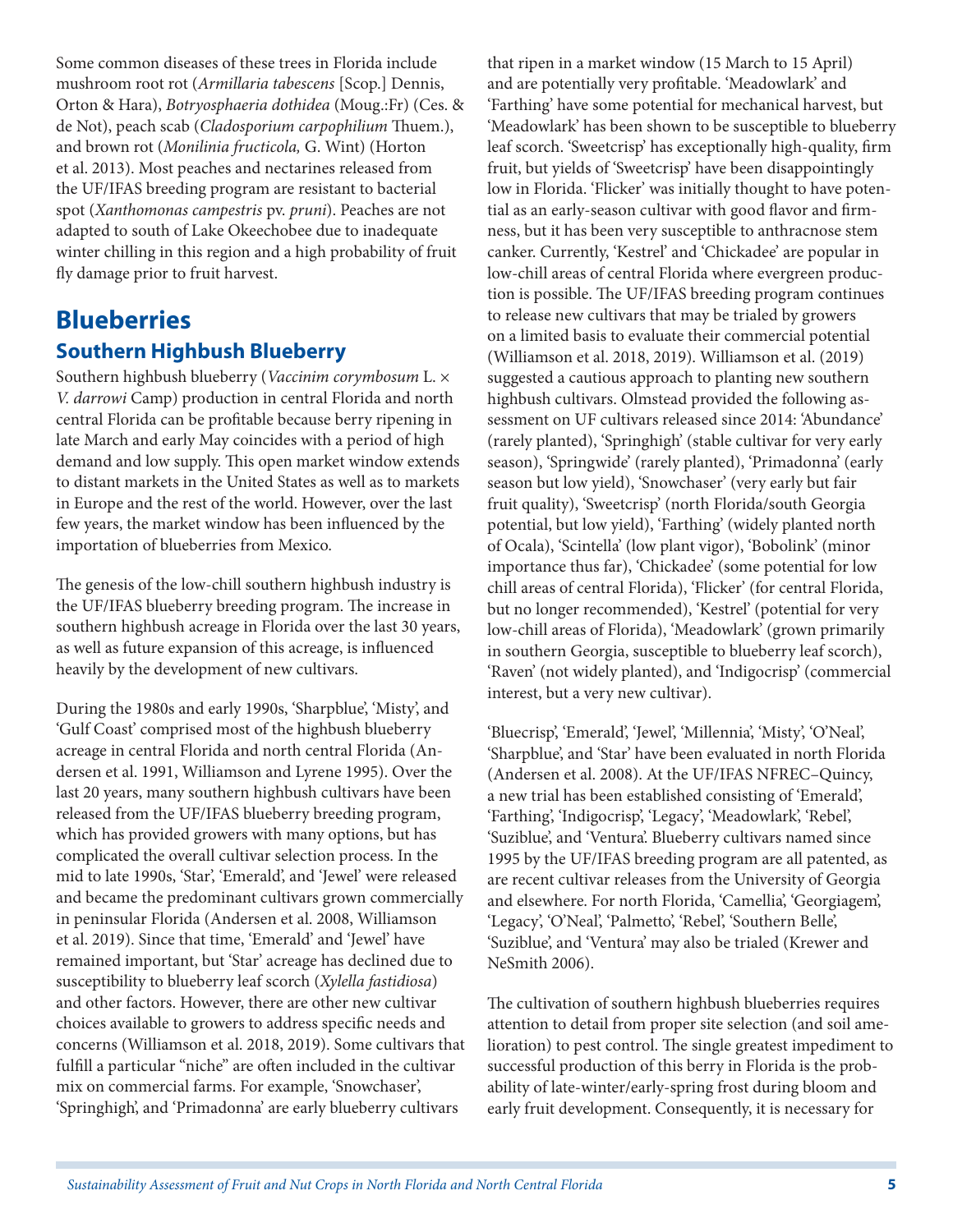growers to use overhead irrigation to reduce the probability of frost/freeze injury. The likelihood of frost injury and later berry ripening in north Florida has reduced profitability for this fruit in north Florida (Andersen 1995a).

Other limitations for cultivation of southern highbush blueberry in Florida include a requirement for soils with a low pH and high organic-matter content. Pine bark is a virtual necessity. Establishment costs can exceed \$25,000/ acre. There may be many pest control issues (insects, disease, and birds). High labor requirements are involved in hand harvesting, and the development of cultivars that are efficiently and mechanically harvested is a selection criterion by blueberry breeders. For more information about establishment and production costs, consult Singerman et al. (2016).

The limitations are consistent with the placement of southern highbush blueberries in the moderately adapted category. As such, this berry has been assessed as 5 in terms of agricultural sustainability in Florida.

#### **Rabbiteye Blueberry**

Acreage of rabbiteye blueberries (*Vaccinium virgatum*  Aiton) in Florida has not expanded substantially during the last few decades, largely as a result of competition with North Carolina's highbush industry. Although the UF/IFAS breeding program has emphasized development of earlyripening rabbiteye, such cultivars have a lower chilling requirement and often sustain frost injury in late winter.

The rabbiteye blueberry, native to north Florida, is resistant to most insect and disease pests in this region. Rabbiteye blueberries are, therefore, classified as a highly sustainable crop for north Florida (i.e., sustainability of 9). In Gainesville and further south, however, the culture of rabbiteye blueberries can be more difficult due to inadequate chilling in certain years and perhaps due to enhanced insect and disease pressures farther south in Florida.

Rabbiteye blueberries are more vigorous than highbush blueberries and have less-exacting soil requirements. Rabbiteye blueberries are labor intensive mainly due to the time required for hand harvesting. For U-pick operations, recommended rabbiteye blueberry cultivars include the following: 'Austin', 'Climax', 'Chaucer', 'Woodward', 'Bluebelle', 'Bluegem', 'Brightwell', 'Powderblue', and 'Premier' (Williamson and Lyrene 1995, 2004). For the northernmost portions of the north Florida region, Andersen (1995a) recommended 'Woodard', 'Premier', 'Powderblue', 'Tifblue', and 'Brightwell'. Chilling-induced problems with fruit

seldom occur in those northernmost portions of the state, although late-spring frosts have reduced yield of cultivars with a low-chilling requirements (Andersen 1995a, Andersen et al. 1991). 'Arapaho', 'Austin', 'Brightwell', 'Climax', 'Ira', 'Ochlocknee', 'Powderblue', 'Premier', 'Savory', and 'Yadkin' were evaluated in north Florida and have all performed well (Andersen et al. 2009). 'Brightwell' produced the highest yield; 'Savory' produced the largest berry size but is no longer recommended due to bush dieback. 'Climax' produced berries with the highest sugar content. For Gainesville and northward in Florida, alternating rows of 'Climax', 'Bluegem', 'Brightwell', and 'Powderblue' have been recommended for the fresh market, utilizing machine harvesting (Williamson and Lyrene 1995, 2004). However, mechanical harvesting of rabbiteye blueberries is best suited for processed fruit. In addition, 'Meadowlark' and 'Farthing' (and other southern highbush blueberry cultivars in the development stage) are better suited for mechanical harvest.

#### **Grapes Muscadine Grapes**

Muscadine grapes (*Vitis rotundifolia* Michx.) are native to north Florida and are a sustainable crop in the southeastern United States because a minimum of agricultural inputs (beyond vineyard establishment) are required for successful production (Andersen and Mortensen 1989, Andersen 1992a, Andersen et al. 2017). Successful crops of muscadine grapes can be grown in north Florida without any insecticide or fungicide applications.

The profitable segment of the muscadine grape industry is based on the large-fruited cultivars that are sold in U-Pick or direct market. These grapes are also shipped to moderate-distance markets as far as Miami. Although muscadine juice or wine grapes such as 'Noble' and 'Carlos' usually produce over 10 tons per acre, they are often not profitable due to low prices offered by wineries or juice processing facilities.

Muscadine cultivars that are rated highly for the fresh market include the following: 'Farrer', 'Fry', 'Granny Val', 'Jumbo', 'Ison', 'Summit', 'Nesbitt', 'Polyanna', 'Triumph', 'Supreme', 'Black Fry', 'Early Fry', 'Pam', 'Black Beauty', 'Pineapple', and 'Sweet Jenny'. All of the above cultivars except 'Fry', 'Jumbo', 'Summit', 'Nesbitt', and 'Polyanna' are patented by Ison's Nursery.

The fresh-market grapes 'Late Fry', 'Ison', 'Nesbitt', 'Florida Fry', 'Granny Val', 'Ison', 'Pineapple', and 'Polyanna' are selffertile and do not require a pollinizer cultivar. 'Farrer', 'Fry', 'Jumbo', 'Summit', 'Supreme', 'Black Fry', 'Early Fry', 'Pam',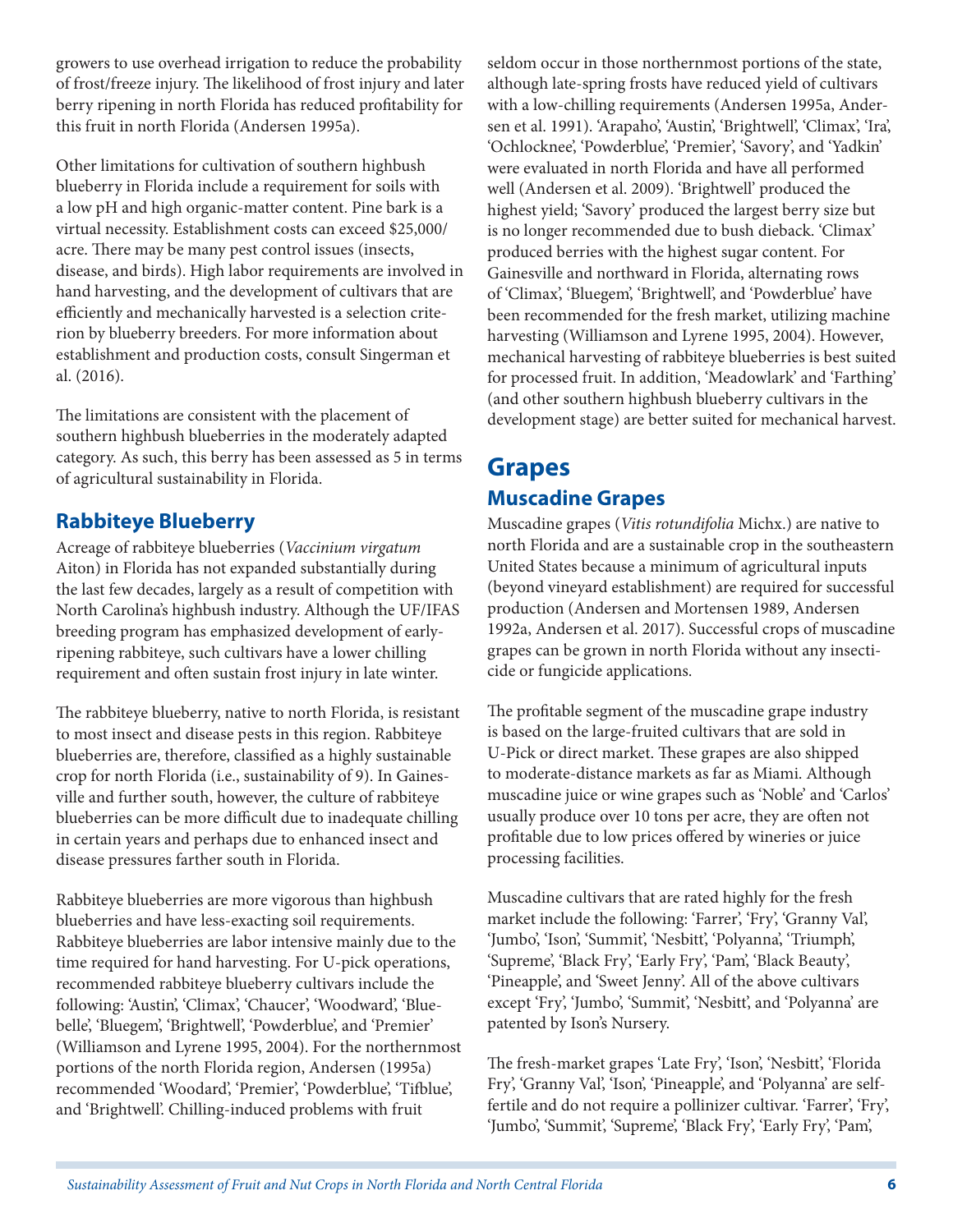'Black Beauty', and 'Sweet Jenny' are pistillate cultivars and require a pollinizer. 'Noble', 'Welder', and 'Carlos' are selffertile and are the best muscadine juice and wine grapes (Andersen et al. 1985, 1989, 2017; Olien 1990). Quantitative data on the performance of new muscadine grape cultivars are now available (Andersen et al. 2017).

#### **Bunch Grape**

Southern bunch grapes (*Vitis* hybrids) developed by the UF/IFAS breeding programs were promoted during the 1980s as a substitute for high-quality European (*Vitis vinifera* L.) or American (*Vitis labrusca* L.) grapes (Andersen 2017c). These latter two species cannot be grown in the southeastern United States due to susceptibility to a disease caused by a gram-negative bacterium (*Xylella fastidiosa* Wells et al.) and vectored by leafhoppers (Mizell et al. 2015). Poor yield and quality, as well as a lack of disease resistance, are major reasons for the drastic decline in acreage of bunch grapes in Florida. Bunch grapes are attacked by numerous fungal diseases, the most serious of which is anthracnose (*Elisone ampolina* Shear) (Andersen 2017c). Bunch grapes are among the least-sustainable crops that can be grown in Florida. Bunch grapes require numerous pesticide applications (Andersen 2017c). Moreover, no other crop has more worldwide competition.

'Stover', 'Suwannee', 'Blanc du Bois', 'Black Spanish', and 'Conquistador' are mainly planted for wine production (Andersen 2017c). 'Daytona' and 'Orlando Seedless' are fresh-market bunch grapes grown in Florida.

# **Oriental Persimmon**

Interest in oriental persimmons (*Diospyros kaki* L.) has increased greatly in north Florida and north central Florida with the introduction of nonastringent cultivars from Japan (Miller and Crocker 1994). Consumer demand is sufficiently high, such that virtually all persimmons that are grown in Florida are marketed locally. Both local and distant markets have created an opportunity for an expansion in persimmon acreage in Florida.

The major impediment to successful persimmon culture in Florida is fungal gummosis caused by *Botryosphaeria* spp. (Miller and Crocker 1994). Leaf spot fungi, *Cephalosporium diospyri* Crandell and *Cercospora* spp., can also induce premature defoliation and stress the tree (Miller and Crocker 1994). Insect pests include wood borers, psylla, and soft scale and armored scale pests (Mizell and Brinen 2015). As a result, oriental persimmons are marginally adapted to north Florida and north central Florida and have a sustainability rating of 5.

Miller and Crocker (1994) recommended 'Izu', 'Mastsumoto Wayse Fuyu', and 'Fuyu' for trial in north Florida and north central Florida. Andersen (1993b) reported that 'Fuyu' was the best persimmon cultivar for north Florida.

# **Blackberry**

Blackberries (*Rubus* spp.) have been grown in small-acreage plots throughout the northern part of Florida for many years. Consumer demand is extremely high; however, the culture and management of blackberries is labor intensive. Perhaps the most serious disease of blackberries is double blossom (*Cercosporella rubii* [Win., Plak]), followed by anthracnose (*Ellisone veneta* [Burkh.] Jenk.) and rust (*Gymnoconia* spp.*, Kuehneola* spp., and *Kunkelia* spp.) (Andersen et al. 1995, Andersen 2017b). Insect pests include cane borers, thrips, mites, aphids, flea beetles, and stinkbugs (Mizell 2007d, Liburd et al. 2017). Blackberries are rated a 6 in terms of agricultural sustainability.

At the UF/IFAS NFREC in Monticello, Florida, thornless blackberry cultivars have been grown successfully without the application of pesticides (Andersen et al. 1995, Andersen 2017).

Prior to 1985, blackberries grown in Florida were cultivars released from the University of Florida such as 'Oklawaha', 'Flordagrand', and also 'Brazos' from Texas (Andersen 2017b). However, recent introductions in north Florida of blackberry cultivars from the University of Arkansas have become increasingly popular. Most of the University of Arkansas cultivars are resistant to double blossom. The thorny cultivars include 'Shawnee' (Moore et al. 1985) and 'Kiowa' (Moore and Clark 1996). Thornless blackberry cultivars include 'Arapaho' (Moore and Clark 1993), 'Navaho' (Moore and Clark 1993), 'Apache' (Clark and Moore 1999a), 'Ouachita' (Clark and Moore 2005), 'Natchez' (Clark and Moore 2008), and 'Osage' (Clark 2013). The primocane-fruiting cultivars 'Prime-Ark', 'Prim-Jan' and 'Prim-Jim' are not adapted to Florida. Based on the available information 'Ouachita', 'Natchez', and 'Osage' may be the best cultivars for north Florida. All of the recent blackberries from the University of Arkansas are patented. The southern limit of adaptation for these cultivars appears to be north or north central Florida.

#### **Plum**

Although there is no significant plum industry in Florida, the culture of plums offers some potential for homeowners (Sarkhosh et al. 2018). The University of Florida has released and patented 'Gulfbeauty' (Sherman and Lyrene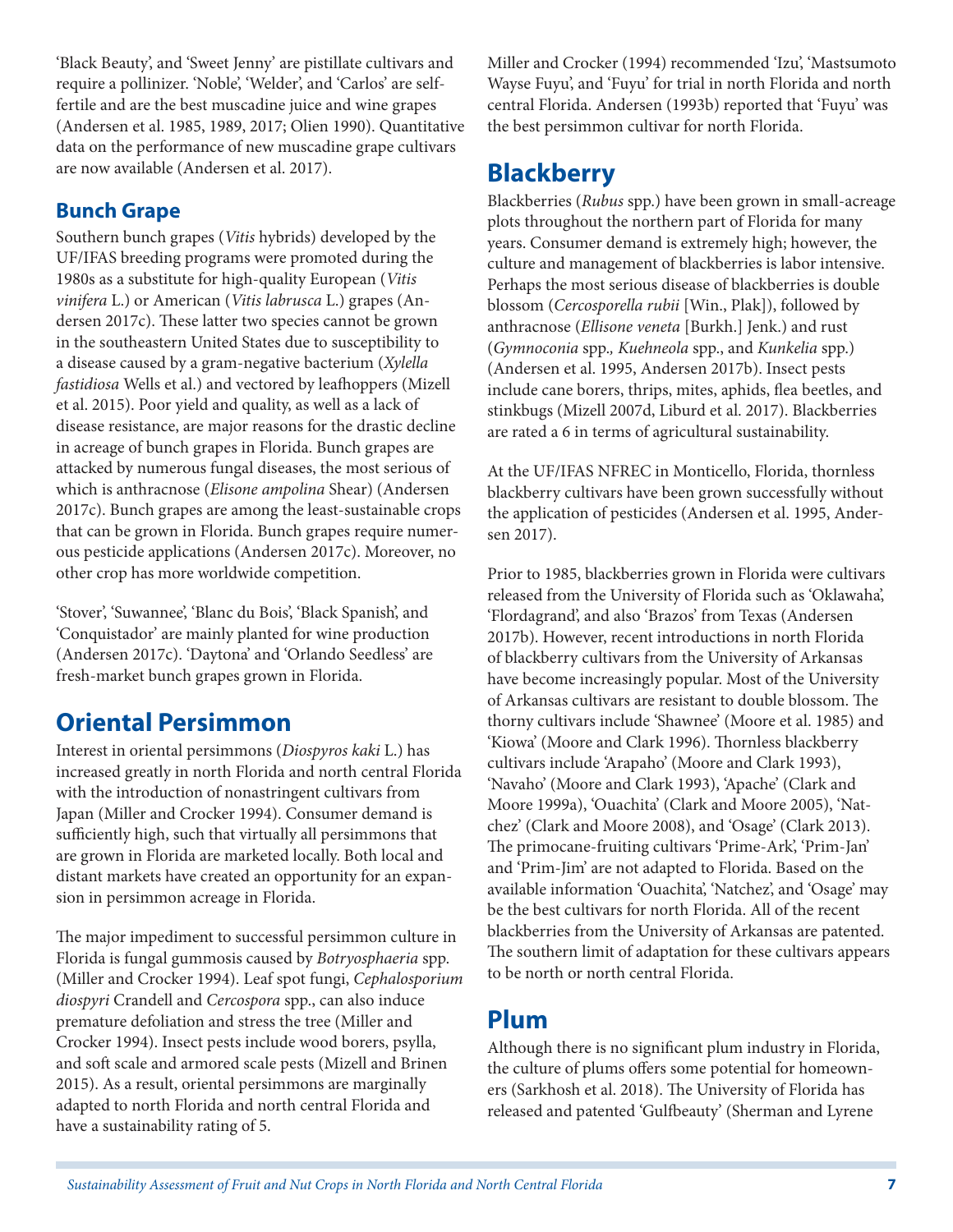1998), 'Gulfblaze' (Sherman and Lyrene 1998), and 'Gulfrose' (Sherman and Lyrene 2001a). These plum cultivars are adapted to north Florida and to north central Florida and are recommended for grower trial. Fruit size of the Florida plums is 13/4–2 inches in diameter. The Gulf series of plums begin to ripen in early May, about two weeks before plums from California arrive in the marketplace. These cultivars are resistant to plum leaf scald (*Xylella fastidiosa* (Mizell et al. 2015) and bacterial spot (*Xanthomonas campestris* pv. *pruni*) (Sarkhosh et al. 2018). 'Gulfgold' and 'Gulfruby' are sometimes found in the nursery trade but are not recommended because of susceptibility to plum leaf scald and bacterial spot, respectively (Sarkhosh et al. 2018).

There are many other plums from the Alabama breeding program and elsewhere (e.g., 'Au-Cherry', 'Au-Roadside', 'Au-Rosa', 'Au-Rubrum', 'Byrongold', 'Excelsior', 'Methley', 'Ozark Premier', 'Rubusto', 'Santa Rosa', and 'Segundo'). However, most of those cultivars have not been adequately evaluated in north Florida. Those cultivars also have a high chilling requirement, and some are susceptible to plum leaf scald.

Low-chill plums should be propagated on nematoderesistant rootstocks, such as 'Flordaguard' peach or 'Sharpe' plum. The difficulty in growing plums in Florida is somewhat similar to the challenge of growing peaches and nectarines in Florida. For example, plum curculio, peach tree borers, and stinkbugs are common insect pests (Mizell 2015c), and brown rot is a common disease (Horton et al. 2007). Plums in Florida have a sustainability rating of 4. For more information on plums, consult Sarkhosh et al. (2018).

#### **Mayhaw**

Mayhaws (*Crataegus aestivalis* [Walter] Torr. & A. Gray, *Crataegus rufula Sarg.* or *Crataegus opaca* Hoak. & Arn.) produce small apple-like fruit that ripen in late April or early May in Florida (Krewer and Crocker 1997, Krewer et al. 1993). This specialty fruit is mainly used for making jelly. Mayhaws can grow in well-drained soils or in swampy areas and will grow as far south as Lake County, FL, just north of Orlando. There is low potential for expansion of commercial mayhaw acreage in Florida, although there is potential for expansion in direct-to-consumer outlets.

Mayhaw cultivars for the southeastern United States include the following: 'Lori', 'Lindsey', 'Big Red', 'Red and Yellow', 'Heavy', 'Mason's Super Berry', 'T. O. Super Berry', 'Highway Super Berry', and 'Super Spur' (Krewer et al. 1993). Mayhaw is native to the southeastern United States and has relatively few pest problems in this region. Perhaps the two greatest

pests of mayhaw are plum curculio and deer. Mayhaw is rated as a sustainable crop for Florida.

### **Chestnut**

Chinese chestnuts (*Castanea mollisima* Blume) and Chinese chestnut × American chestnut crosses (i.e., Dunstan chestnut hybrids) can be grown in Florida (Hochmuth et al. 2012). Many small plantings of the chestnut are in the Gainesville area.

The chestnuts must be harvested every other day and stored under refrigeration because fungi and bacteria will attack the nuts on the ground. The nuts should be stored under high-humidity refrigeration to prevent the nuts from drying and becoming too hard to eat. Gloves should be used when harvesting because of the spines on the nut burr.

Demand for chestnuts is high and some expansion in chestnut acreage in Florida is likely. Chestnuts have relatively few pest problems and are a fairly sustainable crop for north Florida and north central Florida. 'Carolina', 'Carpenter', 'Revival', 'Williamette', and 'Heritage' are some cultivars available for trial (Brinen 2007, Hochmuth et al. 2012). Due to a problem with graft incompatibility, seedlings are now often being sold in the nursery trade (Bob Wallace, personal communication).

# **Apple**

Apples (*Malus domestica* Borkh.) are not significant crops in Florida due to the year-round availability of high-quality apples and pears from the Pacific Northwest. They are also susceptible to a multitude of insect and disease pests. However, low-chill cultivars of apples are often grown by homeowners in Florida (Andersen 1990, 2019a). 'Anna' is a cultivar from Israel and 'Dorsett Golden' originated in the Bahamas (Andersen 2015). A patented low-chill apple, 'TropicSweet', has also been released from the Florida breeding program (Andersen 2019a, Sherman and Lyrene 1996). Most apple cultivars require cross-pollination. The most serious diseases of apple include white rot (*B. dothidea*), black rot (*Botryosphaeria quercuum* [Schwein] Sacc), pear leaf spot (*Fabraea maculata*), and Cercospora leaf spot (*Pseudocercospora mali* Ellis & Everh.). Apples are rated as a marginally adapted species for Florida and have a sustainability rating of 3.

#### **Pear**

The European pear (*Pyrus communis* L.) is not adapted to Florida. Pear (*Pyrus serotina* L.) cultivars adapted to north Florida and north central Florida include 'Flordahome',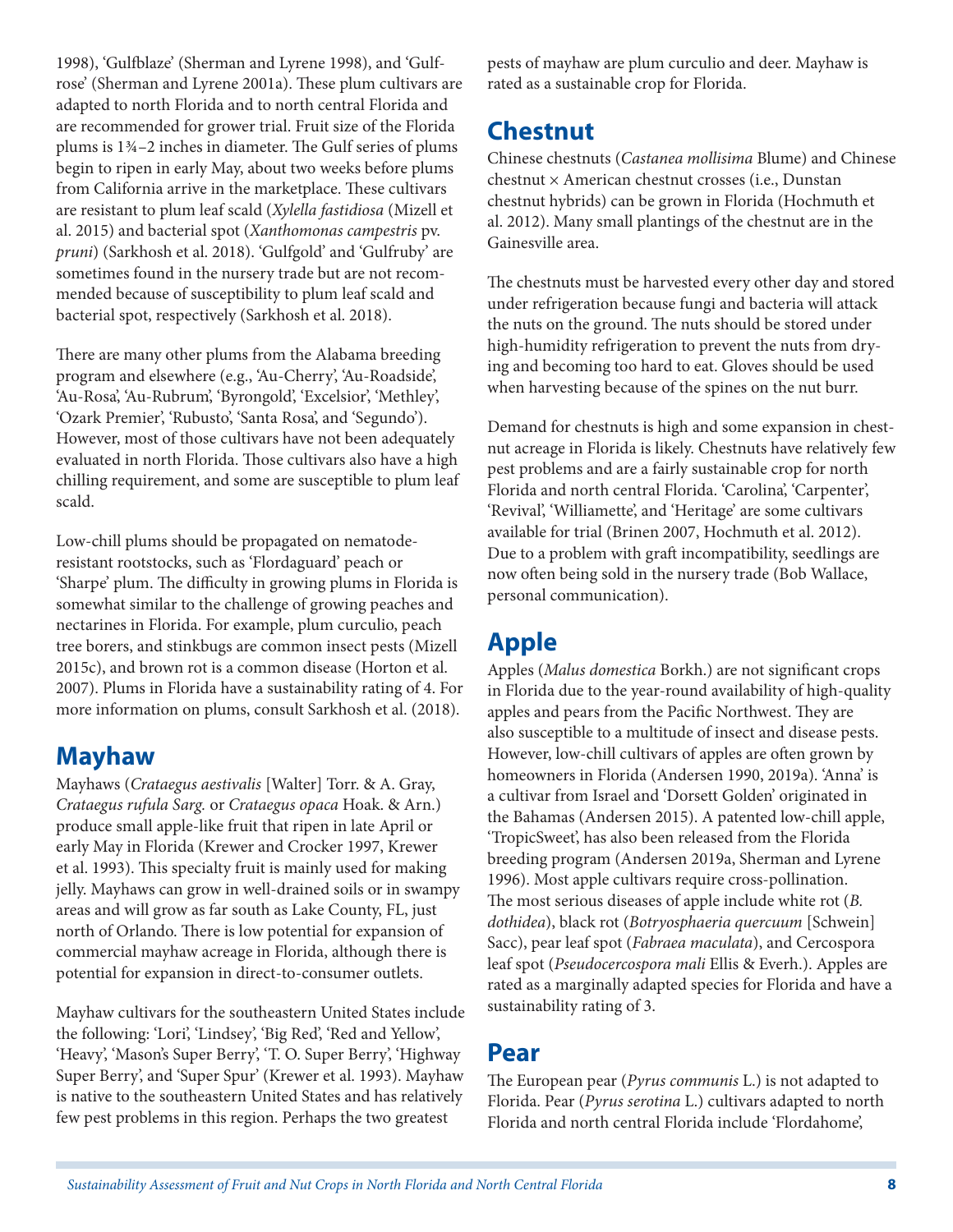'Hood', 'Tenn', 'Baldwin', 'Kieffer', 'Orient', and 'Pineapple' (Andersen 1991). 'Baldwin', 'Kieffer', 'Orient', and 'Hood' are self-fruitful. However, 'Flordahome' and 'Pineapple' require cross-pollination. Some cultivars of pears are susceptible to many of the fungal diseases listed for apple. Pear have a moderate sustainability assessment of 5.

# **Fig**

The fig (*Ficus carica* L.) is not a commercially important crop in north Florida, nor is it likely to be commercially important in Florida in the future. Virtually the entire fig acreage in Florida is in homeowner settings. The greatest limitation to fig production in Florida is due to winter freezes or late winter frosts, which generally prevent figs from growing into a tree form. This effect of cold weather on fig trees is why they are commonly thought of as a bush, rather than as a tree (Andersen and Crocker 2016). Fig rust (*Cerotelium fici*) is the most common disease of fig. They are also susceptible to nematodes, particularly in sandy soils. As a result, figs were rated a 7 in terms of agricultural sustainability in Florida.

The most common fig cultivars include 'Brown Turkey' and 'Celeste'. 'Alma', 'Black Spanish', 'Conadria', 'Celeste', 'Jelly', 'Osborne Prolific', 'Pasquala', 'Tena', and 'Ventura' have also been grown with success at the NFREC in Monticello. (Andersen 1993a).

#### **Satsuma**

From both a homeowner and a commercial perspective, there has been a resurgence of interest in growing cold-hardy citrus in north Florida and north central Florida. Prior to the 1980s, mature specimens of satsuma (*Citrus unshiu*  Marcovitch) were not uncommon in north Florida. Since then, however, three major freezes virtually eliminated citrus in this region. Since 1990, new plantings of satsuma have been established in north Florida. Several cultivars of satsuma include 'Owari' (most popular), 'Brown Select', 'Kimbrough', 'Silverhill', and 'Xie Shan' (Andersen and Ferguson, 2015). Average yields of 20 tons per acre have occurred at the NFREC–Quincy for 'Brown Select' over a five-year period (Andersen and Brodbeck 2015, Andersen and Ferguson 2015).

Satsuma cultivars north of Ocala should be grafted on *Poncirus trifoliata* rootstocks. When properly conditioned to the cold, satsumas are hardy down to 12°F–14°F. Fruit are usually harvested in late November, thereby avoiding freeze damage to the fruit. For homeowner citrus plantings, trees should be planted on the south side of a house or

other structure to minimize exposure to cold north or northwest winds. Microirrigation can be employed to reduce the probability of freeze injury. Soil can be mounded in a pyramid around the trunk of a tree during extremely cold conditions. Alternatively, for small trees, one can place a large garbage can or a portable structure over the top and place a 60-watt lightbulb on the ground under the shelter to warm the tree in cold weather. This practice will protect a young tree under any conditions that may occur in north Florida.

In north Florida and north central Florida, satsuma is a sustainable crop compared to apple and peach and requires relatively few pesticides (Andersen and Ferguson 2015). Satsuma is assigned a sustainability rating of 8. Citrus leaf miner (*Phyllocnistis citrella* Stainton) and citrus scab (*Elsinoe fawcetti* Bitancourt and Jenkins) may be the most common pests of citrus in north Florida. For more information on pests of citrus, consult Rouse and Zekri (2015).

#### **Kumquat**

Kumquat (*Fortunella* × *crassifolia*) is another type of citrus adapted to north Florida. Kumquat is at least as cold-hardy as satsuma. 'Meiwa', 'Nagami', 'Murumi', and 'Hongkong' are some of the available kumquat cultivars. The culture and management of kumquat is similar to that described for satsuma. Kumquat is relatively pest-free and has a sustainability rating of 8.

#### **Olives**

Olives have been successfully grown in north Florida (Thetford et al. 2017, Mulvaney et al. 2019). Most olives are pressed for olive oil. Approximately 25 pounds of olives yield about 1 quart of olive oil. 'Arbequina', 'Arbosana', 'Koroneki', 'Manzanillo', and 'Mission' are being grown in north Florida/south Georgia. 'Koroneki' have performed the best thus far. Olives appear to be a sustainable crop (rating of 8). Potential profitability has not yet been established.

#### **Pomegranate**

The statewide acreage of pomegranate is estimated to be around 150 acres. There is renewed interest and increased demand for fresh fruit, juices, and other products. We need more information to accurately assess sustainability or profitability (Sarkhosh and Williamson 2018).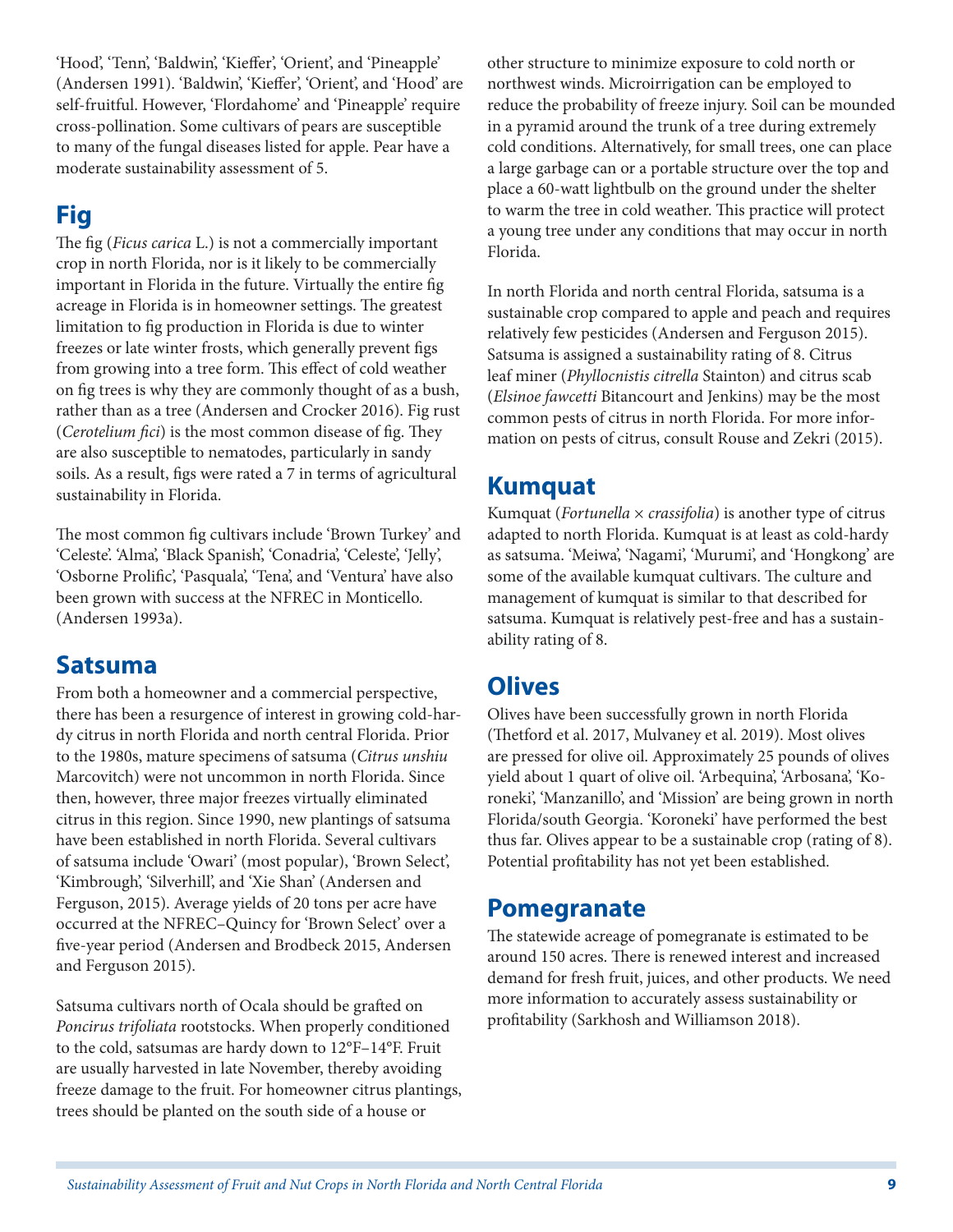# **Conclusion**

Few cultivars of deciduous fruit and nut trees available for sale locally are sufficiently adapted to Florida's humid, subtropical climate to be grown in a sustainable manner. Limitations to successful culture may occur in the form of adverse climate (high humidity, high temperature, lack of winter chilling, risk of late winter/early spring frosts), soil conditions, or intense insect and disease pressures.

For a marginally adapted species, many of these barriers can be overcome with a substantial investment of resources and labor. Nonadapted species will experience severe limitations, such as to preclude successful culture. The more similar the climate and soils of a given species' native range to those of Florida, the more successful the species will likely be in Florida.

Native species such as muscadine grapes (*Vitis rotundifolia*  Michx.) or rabbiteye blueberries (*Vaccinium virgatum*  Aiton) have more potential for sustainable production in Florida whereas apples (*Malus domestica* Borkh), peaches (*Prunus persica* [L.] Batsch), or European bunch grapes (*Vitis vinifera* L.), all not native to Florida, require substantial agricultural inputs to be grown successfully in Florida.

Certain commodities that offer the highest growth potential and net profitability require substantial agricultural inputs. Peaches, nectarines, and southern highbush blueberries that ripen during an early market window (15 March to 15 May) are examples of crops with high profit potential. However, these crops rank rather low in terms of sustainability in Florida.

#### **References**

Andersen, P. C. 1989. "Blueberry Cultivar Update for Florida: Some Preliminary Results of Evaluations in North Florida." *Proc 10 Annual Meeting and Short Course of Alabama Fruit and Vegetable Grower's Assoc.* 140–153.

Andersen, P. C. 1990. "The Performance of 'Anna,' and 'Dorsett Golden' Apple Cultivars on 4 Dwarfing Rootstocks in North Florida." *Univ. of FL, IFAS, NFREC-Monticello Res. Rpt*. 90–6.

Andersen, P. C. 1991. "Vegetative Characteristics of 'Flordahome' and 'Hood' Pears on Four Rootstocks in Florida." *Univ. of FL, IFAS, NFREC-Monticello Res. Rpt.* No. 91–8.

Andersen, P. C. 1992a. "Performance of Cultivars and Selections of Muscadine Grapes in North Florida." *Fruit Var. J.* 46 (4): 245–249.

Andersen, P. C. 1992b. "The Performance of Pecan Cultivars and Selections in North Florida (1989-1991)." *Proc. Southeastern Pecan Growers Assoc. 85th Annual Mtg.* 33–43.

Andersen, P. C. 1992c. "The Status of Deciduous Fruit and Nut Commodities in North and Central Florida." *Univ. of FL, IFAS, NFREC-Monticello Res. Rpt.* BB-92–4.

Andersen, P. C. 1993a. "The Performance of Ten Cultivars of Figs at the NFREC-Monticello." *Univ. of FL, IFAS, NFREC-Monticello Res. Rpt.* No. BB-93–8.

Andersen, P. C. 1993b. "Performance of Astringent and Non-astringent Cultivars of Persimmon at the NFREC-Monticello." *Univ. of FL, IFAS, NFREC-Monticello Res. Rpt.*  No. BB-93–9.

Andersen, P. C. 1995a. "Performance of Rabbiteye and Highbush Blueberries at the NFREC-Monticello." *Univ. of FL, IFAS, NFREC-Monticello Res. Rpt.* No. BB-95–2.

Andersen, P. C. 1995b. "Pecan Cultivars for North Florida." *Proc. Southeastern Pecan Growers Assoc. 88th Annual Mtg.*  72–83.

Andersen, P. C. 1996. "Evaluation of Pecan Cultivars in North Florida from 1989 to 1996." *Proc. Fla. State Hort. Soc.*  109: 224–230.

Andersen, P. C. 1999. "Evaluation of Pecan Cultivars in North Florida from 1989 to 1999." *NFREC-Monticello Res. Rpt.* No. BB-99–4.

Andersen, P. C. 2017a. *Pecan Cultivars for North Florida.*  HS106. Gainesville: University of Florida Institute of Food and Agricultural Sciences. <http://edis.ifas.ufl.edu/hs106>

Andersen, P. C. 2017b. *The Blackberry*. HS807. Gainesville: University of Florida Institute of Food and Agricultural Sciences.<http://edis.ifas.ufl.edu/hs104>

Andersen, P. C. 2017c. *The Bunch Grape*. HS17A. Gainesville: University of Florida Institute of Agricultural Sciences.<https://edis.ifas.ufl.edu/mg105>

Andersen, P. C. 2019a. *Low-Chill Apple Cultivars for North and North Central Florida.* HS764. Gainesville: University of Florida Institute of Food and Agricultural Sciences. <https://edis.ifas.ufl.edu/mg368>

Andersen, P. C. 2019b. *The Pecan Tree.* HS982. Gainesville: University of Florida Institute of Food and Agricultural Sciences.<http://edis.ifas.ufl.edu/hs229>.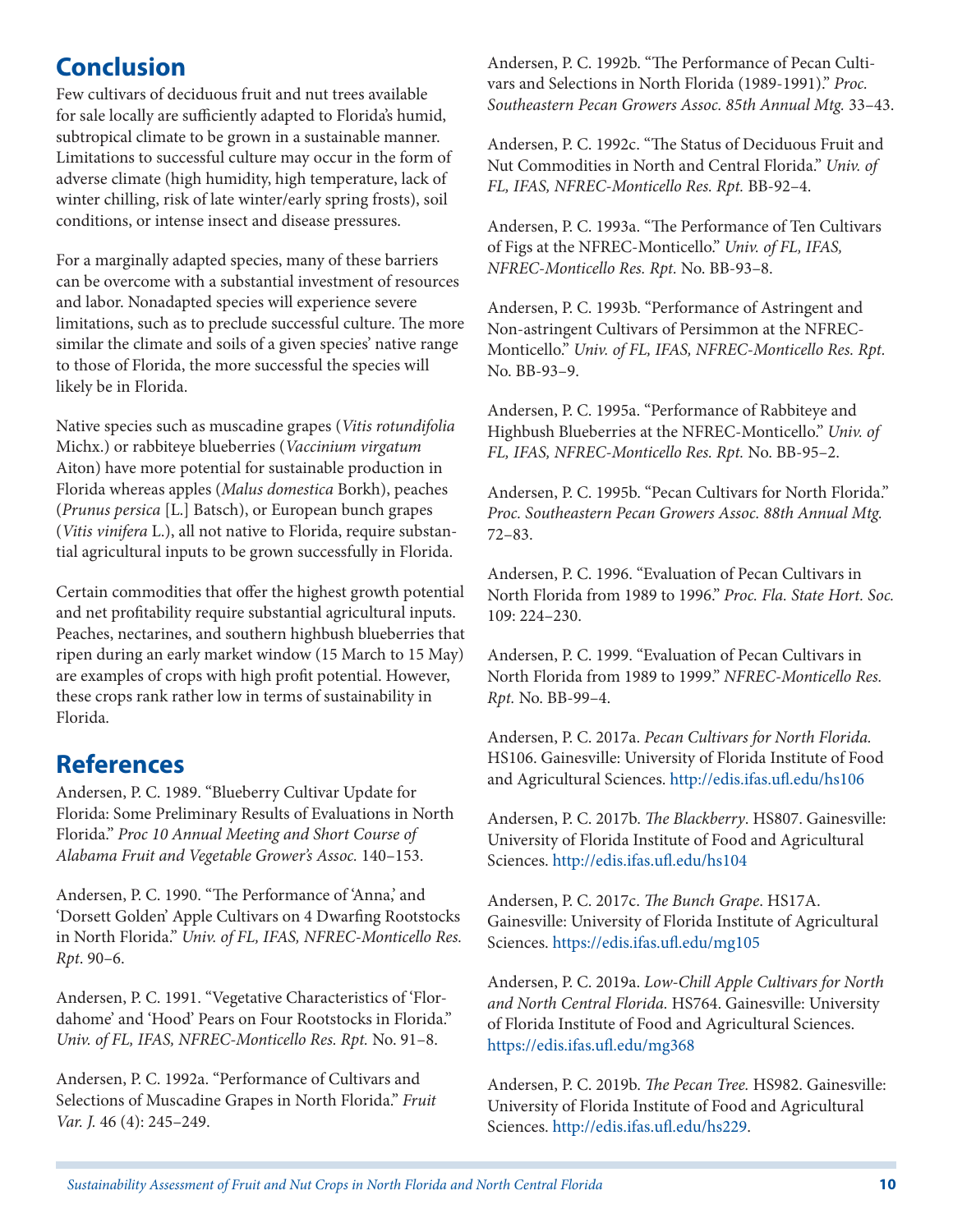Andersen, P. C., and B. V. Brodbeck. 2015. "Yield, Tree Size and Fruit Quality of Mature 'Owari' and 'Brown Select' Satsuma on *Poncirus trifoliata* 'Rubidoux' and 'Flying Dragon' Rootstocks in North Florida." *HortScience* 50 (11): 1650–1653. <https://doi.org/10.21273/HORTSCI.50.11.1650>

Andersen, P. C., and J. A. Mortensen. 1989. "Evaluation of 23 Muscadine Grape Cultivars and Selections in North Florida during 1987 and 1988." *Proc. 12th Annual Viticulture Science Symposium.* 38–41.

Andersen, P. C., and J. J. Ferguson. 2019. *The Satsuma Mandarin*. HS195. Gainesville: University of Florida Institute of Food and Agricultural Sciences. [https://edis.ifas.](https://edis.ifas.ufl.edu/ch116) [ufl.edu/ch116](https://edis.ifas.ufl.edu/ch116)

Andersen, P. C., and W. B. Sherman. 1990. " 'Floradawn' Peach." *HortScience* 25 (5): 582–583.

Andersen, P. C., and W. B. Sherman. 1994a. "Characteristics of Low to Moderate Chill Peaches and Nectarines at the NFREC-Monticello from 1985 to 1994." *Univ. of FL, IFAS, NFREC-Monticello Res. Rpt.* No. BB-94–10.

Andersen, P. C., and W. B. Sherman. 1994b. "New Low Chill Peach and Nectarine Cultivars for Trials in Florida." *Proc. Fla. State Hort. Sci.* 107: 331–332.

Andersen, P. C., and W. B. Sherman. 1995. " 'Suncoast' Nectarine." *HortScience* 30: 383.

Andersen, P. C., and T. E. Crocker. 2016. *The Fig.* HS27. Gainesville: University of Florida Institute of Food and Agricultural Sciences.<https://edis.ifas.ufl.edu/mg214>

Andersen, P. C., C. A. Sims, and T. E. Crocker. 1995. "Performance of 'Arapaho' and 'Navaho' Thornless Blackberries at the NFREC-Monticello." *Univ. of FL, IFAS, NFREC-Monticello Res. Rpt.* BB-95–1.

Andersen, P. C., J. G. Williamson, E. P. Miller and P. M. Lyrene. 2008. "Performance of Highbush Blueberries in North Florida." *Proc. Fla. State Hort. Soc.* 121: 33–35.

Andersen, P. C., J. G. Williamson, E. P. Miller, and P. M. Lyrene. 2009. "Performance of Ten Cultivars of Rabbiteye Blueberries in North Florida." *Proc. Fla. State Hort. Soc.*  122: 7–9.

Andersen, P. C., M. W. Bryan, and L. H. Baker. 1985. "Effect of Two Wire Vertical and Geneva Double Curtain Training Systems on Berry Quality and Yield of Muscadine Grapes." *Proc. Fla. State Hort. Soc.* 98: 175–178.

Andersen, P. C., T. E. Crocker, and J. Breman. 2017. *The Muscadine Grape*. HS763. Gainesville: University of Florida Institute of Food and Agricultural Sciences. [http://edis.ifas.](http://edis.ifas.ufl.edu/hs100) [ufl.edu/hs100](http://edis.ifas.ufl.edu/hs100)

Andersen, P. C., T. E. Crocker, and P. M. Lyrene. 1991. "Vegetative and Reproductive Characteristics of Hexaploid and Tetraploid Blueberry Cultivars in North Florida." *Proc. Fla. State Hort. Soc.* 104: 12–15.

Andrews, C. P., W. B. Sherman, and P. M. Lyrene. 1977. " 'Flordaking' Peach." *HortScience* 14: 81–82.

Arnold, C. E. 1971. "Pecans in Central and South Florida." *Proc. FL State Hort. Soc.* 84: 345–350.

Beckman, T. G., G. W. Krewer, and W. B. Sherman. 2005. " 'Gulfking' Peach." *J. Amer. Pomological Soc.* 59 (2): 94–96.

Beckman, T. G., J. X. Chaparro, and W. B. Sherman. 2008. "Sharpe, a Clonal Plum Rootstock for Peach." *HortScience*  43: 236–237.

Beckman, T. G., J. X. Chaparro, and W. B. Sherman. 2012. " 'MP-29', a Clonal Interspecific Hybrid Rootstock for Peach." *HortScience* 47: 128–131.

Brinen, G. 2007. *Florida Chestnut Production Information*. Gainesville: Alachua County Extension Office.

Chaparro, J. X., and W. B. Sherman. 2006. " 'UFSharp' Peach." *J. Amer. Pomological Soc.* 60 (2): 95–96.

Clark, J. R. 2013. " 'Osage' Thornless Blackberry." *Hort-Science* 48 (7): 909–912.

Clark, J. R., and J. N. Moore, 2008. " 'Natchez' Thornless Blackberry." *HortScience* 43 (6): 1897–1899.

Clark, J. R., and J. N. Moore. 1999. " 'Apache' Thornless Blackberry." *HortScience* 34 (7): 1291–1293.

Clark, J. R., and J. N. Moore. 2005. " 'Ouachita' Thornless Blackberry." *HortScience* 40 (1): 258–260.

Conner, P., and D. Sparks. 2007. " 'Elliott' Pecan." *J. Amer. Pomological Soc.* 60 (2): 55–60.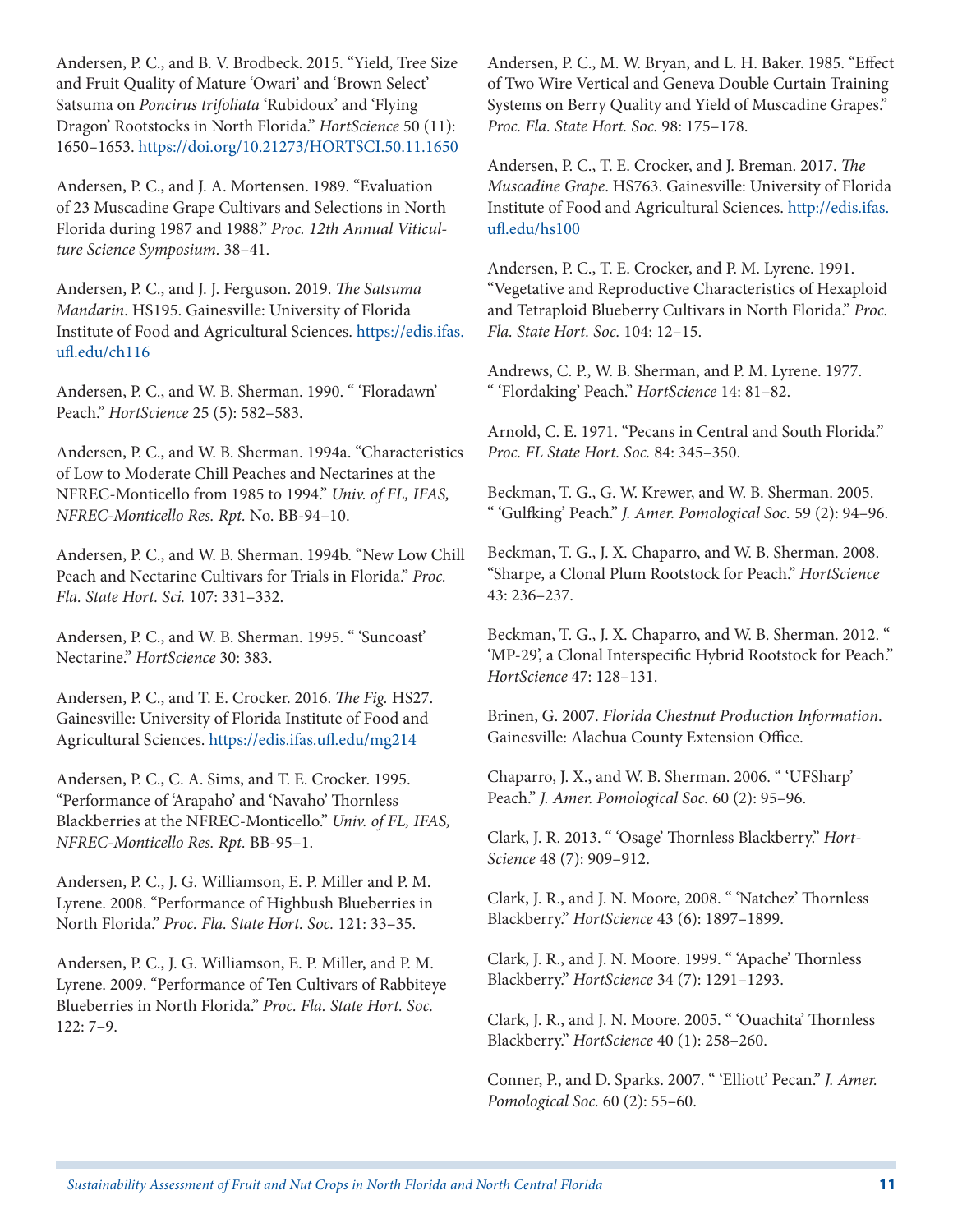Ferguson, J. J., P. C. Andersen, J. X. Chaparro, and J. G. Williamson. 2008. *Florida Subtropical Peaches: General Concepts and Cultivars Recommended for Grower Trial.*  HS1125. Gainesville: University of Florida Institute of Food and Agricultural Sciences. [https://ufdc.ufl.edu/](https://ufdc.ufl.edu/IR00002659/00001) [IR00002659/00001](https://ufdc.ufl.edu/IR00002659/00001)

Goff, B. 2015. "Pecan Cultivar Recommendations for the Southeast – 2014-15 Update." Alabama Pecan Growers Association. [http://www.alabamapecangrowers.com/](http://www.alabamapecangrowers.com/cultivars.html) [cultivars.html](http://www.alabamapecangrowers.com/cultivars.html)

Handoo, Z. A., N. P. Nyezepir, D. Esmenjaud, J. G. Beck, P. Castagnone-Serena, L. K. Corta, A. M. Skantar, and J. A. Higgins. 2004. "Morphological, Molecular, and Differential Host Characterization of *Meloidogyne floridensis* n. sp. (Nematoda: Meloidogynidae), a Root Knot Nematode Parasitizing Peach in Florida." *J. Nematology* 36: 20–35.

Hochmuth, R. C., R. D. Wallace, P. J. Van Blokland, and J. G. Williamson. 2012. *Production and Marketing of Chestnuts in the Southeastern United States.* HS1155. Gainesville: University of Florida Institute of Food and Agricultural Sciences. <http://edis.ifas.ufl.edu/hs1155>

Horton, D., P. Brannen, B. Bellinger, and D. Ritchie. 2019. *Southeastern Peach, Nectarine, and Plum Pest Management and Culture Guide.* [https://secure.caes.uga.edu/extension/](https://secure.caes.uga.edu/extension/publications/files/pdf/B%201171_12.PDF) [publications/files/pdf/B%201171\\_12.PDF](https://secure.caes.uga.edu/extension/publications/files/pdf/B%201171_12.PDF)

Krewer, G. W., and S. NeSmith. 2006. *Blueberry Cultivars for Georgia.* Univ. of Ga. Fruit Publication 00-2. [https://](https://smallfruits.org/files/2019/06/06bbcvproc_Nov0206.pdf) [smallfruits.org/files/2019/06/06bbcvproc\\_Nov0206.pdf](https://smallfruits.org/files/2019/06/06bbcvproc_Nov0206.pdf)

Krewer, G. W., and T. E. Crocker. 1997. "Performance of Mayhaws in South Georgia and North Florida." *Proc. Fla. State Hort. Soc.* 110: 169–171.

Krewer, G. W., T. F. Crocker, S. C. Meyers, P. F. Bertrand, and D. L. Horton. 1993. *Minor Fruits and Nuts in Georgia.*  University of Georgia Cooperative Extension Service Bulletin 992.

Krewer, G. W., T. G. Beckman, J. X. Chaparro, and W. B. Sherman. 2008. " 'Gulfcrimson' Peach." *HortScience* 43 (5): 1596–1597.

Krewer, G. W., W. B. Sherman, and T. G. Beckman. 2005. " 'Gulfcrest' Peach." *J. Amer. Pomological Soc.* 59 (2): 91–93.

Leidner, J. 1982. " 'Sumner': An Old Pecan Variety That Is Proving Itself." *Prog. Farm.* 97 (4): 52.

Liburd, O. E., E. M. Rhodes, E. Weibelzahl, and S. E. Brennan. 2017. *Flower Thrips in Blackberries in Florida*. ENY-881. Gainesville: University of Florida Institute of Food and Agricultural Sciences. <https://edis.ifas.ufl.edu/in1060>

Miller, E. P., and T. E. Crocker. 1994. *Oriental Persimmons in Florida.* SP 101. Gainesville: University of Florida Institute of Food and Agricultural Sciences. [https://ufdc.ufl.](https://ufdc.ufl.edu/IR00005924/00001) [edu/IR00005924/00001](https://ufdc.ufl.edu/IR00005924/00001)

Mizell, R. F. III. 2007. *Insect Management in Blackberries.*  ENY-410. Gainesville: University of Florida Institute of Food and Agricultural Sciences. [https://ufdc.ufl.edu/](https://ufdc.ufl.edu/IR00002750/00001) [IR00002750/00001](https://ufdc.ufl.edu/IR00002750/00001)

Mizell, R. F. III. 2015a. *Insect Management in Pecans.* ENY-806 Gainesville: University of Florida Institute of Food and Agricultural Sciences. <http://edis.ifas.ufl.edu/ig077>

Mizell, R. F. III. 2015b. *Insect Management in Peaches.* ENY-804. Gainesville: University of Florida Institute of Food and Agricultural Sciences. <http://edis.ifas.ufl.edu/ig075>

Mizell, R. F. III. 2015c. *Insect Management in Plums.* ENY-807. Archived. Gainesville: University of Florida Institute of Food and Agricultural Sciences. [http://edis.ifas.ufl.edu/](http://edis.ifas.ufl.edu/ig078) [ig078](http://edis.ifas.ufl.edu/ig078)

Mizell, R. F. III., P. C. Andersen, C. Tipping, and B. Brodbeck. 2015. Xylella fastidiosa *Diseases and Their Insect Vectors*. ENY-683. Gainesville: University of Florida Institute of Food and Agricultural Sciences. [http://edis.ifas.](http://edis.ifas.ufl.edu/in174) [ufl.edu/in174](http://edis.ifas.ufl.edu/in174)

Mizell, R. F. III, and G. Brinen. 2015. *Insect Management in Oriental Persimmon.* ENY-803. Gainesville: University of Florida Institute of Food and Agricultural Sciences. [http://](http://edis.ifas.ufl.edu/IG096) [edis.ifas.ufl.edu/IG096](http://edis.ifas.ufl.edu/IG096)

Moore, J. N., and J. R. Clark. 1989. " 'Navaho' Erect Thornless Blackberry." *HortScience* 24 (5): 863–865.

Moore, J. N., and J. R. Clark. 1993. " 'Arapaho' Erect Thornless Blackberry." *HortScience* 28 (8): 861–862.

Moore, J. N., and J. R. Clark. 1996. " 'Kiowa' Blackberry." *HortScience* 31 (2): 286–288.

Moore, J. N., W. A. Sistrunk, and J. B. Buckley. 1985. " 'Shawnee' Blackberry." *HortScience* 20 (2): 311–312.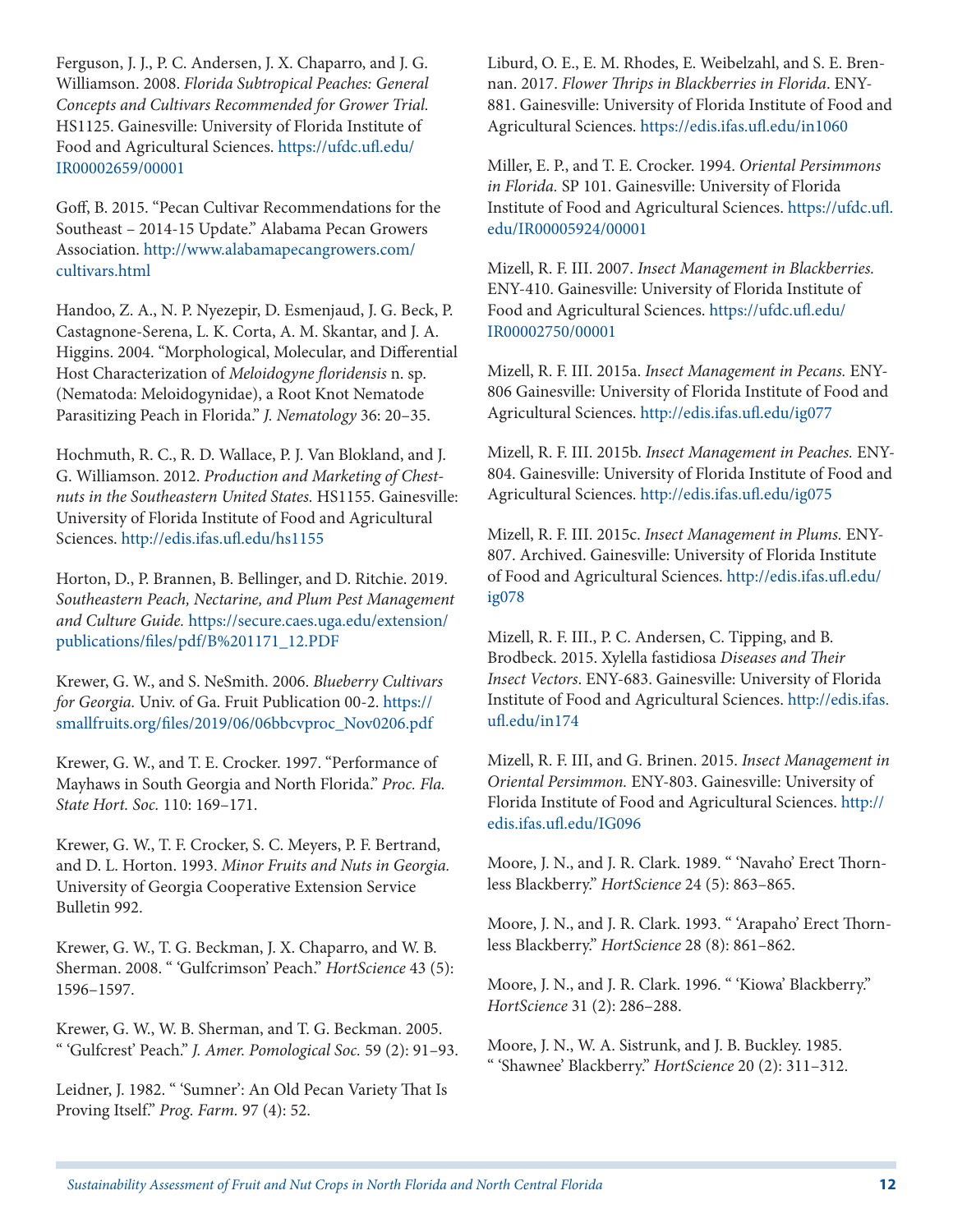Mulvaney, M. J., R. Mylavarapu, P. C. Andersen, M. Thetford, and J. L. Gillett-Kaufman. 2019. *Guide to Olive Tree Nutrition in Florida*. SS-AGR-402. Gainesville: University of Florida Institute of Food and Agricultural Sciences. [http://](http://edis.ifas.ufl.edu/ag405) [edis.ifas.ufl.edu/ag405](http://edis.ifas.ufl.edu/ag405)

O'Barr, R. D., W. Sherman, W. A. Young, W. A. Meadows, V. Calcote, and G. KenKnight. 1990. " 'Moreland' pecan." *HortScience* 25 (7): 818–819.

Olien, W. C. 1990. "The Muscadine Grape: Botany, Viticulture, History, and Current Industry." *HortScience* 25 (7): 732–739.

Rouse, R. E., and W. B. Sherman. 1989a. " 'TropicSnow': A Freestone, White-Fleshed Peach for Subtropical Climates." *HortScience* 24 (1): 64–165.

Rouse, R. E., and W. B. Sherman. 1989b. " 'TropicBeauty': A Low Chilling Peach for Subtropical Climates." *HortScience*  24 (1): 165–166.

Rouse, R. E., W. B. Sherman, and P. M. Lyrene. 2004. " 'UFSun' Peach." *J. Amer. Pomological Soc.* 58 (4): 108–110.

Rouse, R. E., and M. Zekri. 2015. *Citrus Culture in the Home Landscape.* HS 867. Gainesville: University of Florida Institute of Food and Agricultural Sciences. [http://edis.ifas.](http://edis.ifas.ufl.edu/hs132) [ufl.edu/hs132](http://edis.ifas.ufl.edu/hs132)

Sarkhosh, A., M. Olmstead, J. Chaparro, P. Andersen, and J. Williamson. 2018. *Florida Peach and Nectarine Varieties.*  Cir1159. Gainesville: University of Florida Institute of Food and Agricultural Sciences.<http://edis.ifas.ufl.edu/mg374>

Sarkhosh, A., M. Olmstead, E. P. Miller, P. C. Andersen, and J. G. Williamson. 2016. *Growing Plums in Florida.* HS895. Gainesville: University of Florida Institute of Food and Agricultural Sciences.<http://edis.ifas.ufl.edu/hs250>

Sarkhosh, A., and J. E. Williamson. 2018. *The Pomegranate*. HS44. Gainesville: University of Florida Institute of Food and Agricultural Sciences.<https://edis.ifas.ufl.edu/mg056>

Sherman, W. B., and P. M. Lyrene. 1989a. " 'Flordacrest' peach." *HortScience* 24 (2): 394.

Sherman, W. B., and P. M. Lyrene. 1989b. " 'Flordaglo' peach." *HortScience* 24 (2): 396.

Sherman, W. B., and P. M. Lyrene. 1996. " 'TropicSweet' apple." *J. Amer. Pomological Soc.* 49(4):217

Sherman, W. B., and P. M. Lyrene. 1997. " 'UF Gold' peach." *Fruit Var. J.* 51 (2): 76–77.

Sherman, W. B., and P. M. Lyrene. 1998. " 'Gulfbeauty' and 'Gulfblaze' Japanese-type Plums." *Fruit Var. J.* 52 (1): 19.

Sherman, W. B., and P. M. Lyrene. 1999. " 'UFQueen' nectarine." *Fruit Var. J.* 53 (2): 126–127.

Sherman, W. B., and P. M. Lyrene. 2000. " 'UF2000' peach." *J. Amer. Pomological Soc.* 54 (1): 48.

Sherman, W. B., and P. M. Lyrene. 2001a. " 'Gulfrose' plum." *J. Amer. Pomological Soc.* 55: 62.

Sherman, W. B., and P. M. Lyrene. 2001b. " 'UFO' a saucer or donut peach." *J. Amer. Pomological Soc.* 55 (1): 2–3.

Sherman, W. B., and P. M. Lyrene. 2003. " 'UFBeauty' and 'UFBlaze' peaches." *J. Amer Pomological Soc.* 57 (1): 35–36.

Sherman, W. B., P. C. Andersen, and P. M. Lyrene. 1995a. " 'Sunraycer' nectarine." *HortScience* 30 (1): 154.

Sherman, W. B., P. C. Andersen, and P. M. Lyrene. 1995b. " 'Sunmist' Nectarine." *HortScience* 30 (1): 155.

Sherman, W. B., P. M. Lyrene, and J. A. Mortensen. 1982. " 'Flordaprince' Peach." *HortScience* 17: 988.

Sherman, W. B., P. M. Lyrene, N. F. Childers, F. G. Gmitter, and P. C. Andersen. 1988. "Low Chill Peach and Nectarine for Commercial Trail in Florida." *Proc. Fla. State Hort. Soc.*  101: 241–244.

Sherman, W. B., T. G. Beckman, and G. W. Krewer. 2000. " 'Gulfprince' Peach." *J. Amer. Pomological Soc.* 54: 82–83.

Singerman, A., M. Burani-Arouca, and M. Olmstead. 2017. *Establishment and Production Costs for Peach Orchards in Florida: Enterprise Budget and Profitability Analysis*. FE1016. Gainesville: University of Florida Institute of Food and Agricultural Sciences. <https://edis.ifas.ufl.edu/fe1016>

Singerman, A., M. Burani-Arouca, J. G. Williamson, and G. K. England. 2016. *Establishment and Production Costs for Southern Highbush Blueberry Orchards in Florida: Enterprise Budget and Profitability Analysis*. FE1002. Gainesville: University of Florida Institute of Food and Agricultural Sciences.<https://edis.ifas.ufl.edu/fe1002>

Sparks, D. 1992a. "In Pursuit of a Better Pecan Cultivar." *J. Amer. Pomological Soc.* 46 (3): 174–182.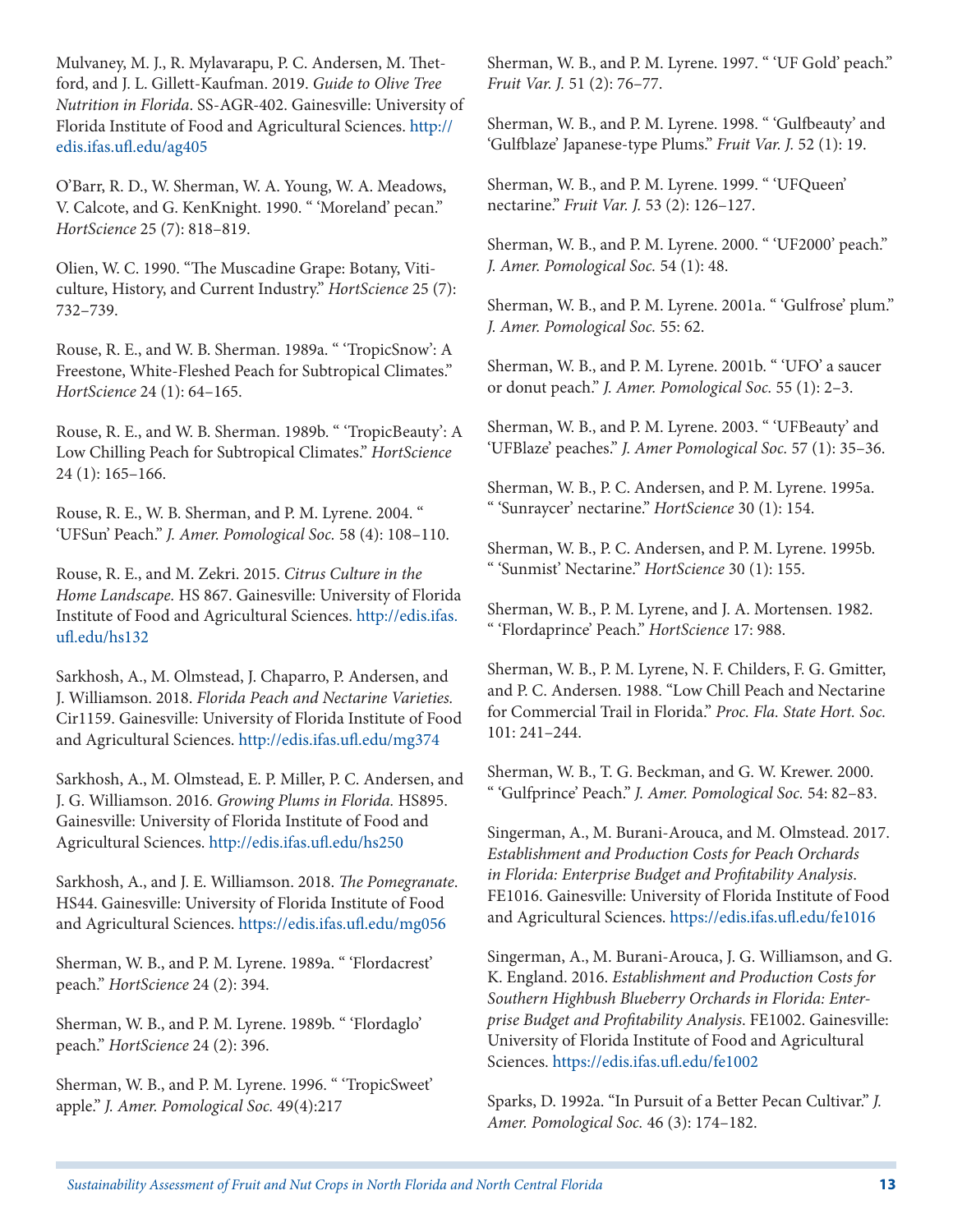Sparks, D. 1992b. "Pecan Cultivars: The Orchard's Foundation." *Pecan Production Innovations.* Watkinsville, GA.

Thetford, M., J. L. Gillett-Kaufman, and M. J. Mulvaney. 2017. *Olives for Your Florida Landscape*. ENH1254. Gainesville: University of Florida Institute of Food and Agricultural Sciences.<https://edis.ifas.ufl.edu/ep515>

Turner, J. C. L., and O. E. Liburd. 2015. *Insect Management in Blueberries in the Eastern United States.* ENY-411. Gainesville: University of Florida Institute of Food and Agricultural Sciences. <https://ufdc.ufl.edu/IR00002751/00001>

Wells, L., and P. Conner. 2015. *Pecan Varieties for Georgia Orchards*. Circular 898. Athens, GA: UGA Cooperative Extension.

Williamson, J. G., P. C. Andersen, and W. B. Sherman. 1995a. "New Low Chill Peach and Nectarine Cultivars." *Fruit Growers*. November: 13–14.

Williamson, J. G., P. C. Andersen, and W. B. Sherman. 1995b. "Peach and Nectarine Cultivars from the University of Florida." *Florida Grower and Rancher*. 88 (11): 36–40.

Williamson, J. E., P. F. Harmon, O. E. Liburd, and P. J. Dittmar. 2013. *Florida Blueberry Integrated Management Guide*. HS1156. Gainesville: University of Florida Institute of Food and Agricultural Sciences. [http://edis.ifas.ufl.edu/](http://edis.ifas.ufl.edu/hs380) [hs380](http://edis.ifas.ufl.edu/hs380)

Williamson, J. G., and P. M. Lyrene. 1995. *Commercial Blueberry Production in Florida*. SP179. Gainesville: University of Florida Institute of Food and Agricultural Sciences.

Williamson, J. G., and P. M. Lyrene. 2004. *Blueberry Varieties for Florida*. HS967. Gainesville: University of Florida Institute of Food and Agricultural Sciences. [https://ufdc.ufl.](https://ufdc.ufl.edu/IR00002680/00001) [edu/IR00002680/00001](https://ufdc.ufl.edu/IR00002680/00001)

Williamson, J. G., D. A. Phillips, P. M. Lyrene, and P. R. Munoz. 2019. *Southern Highbush Blueberry Cultivars from the University of Florida.* HS1245. Gainesville: University of Florida Institute of Food and Agricultural Sciences. [https://](https://edis.ifas.ufl.edu/hs1245) [edis.ifas.ufl.edu/hs1245](https://edis.ifas.ufl.edu/hs1245)

Williamson, J. G., J. W. Olmstead, and P. M. Lyrene. 2018. *Florida's Commercial Blueberry Industry*. HS742. Gainesville: University of Florida Institute of Food and Agricultural Sciences.<http://edis.ifas.ufl.edu/ac031>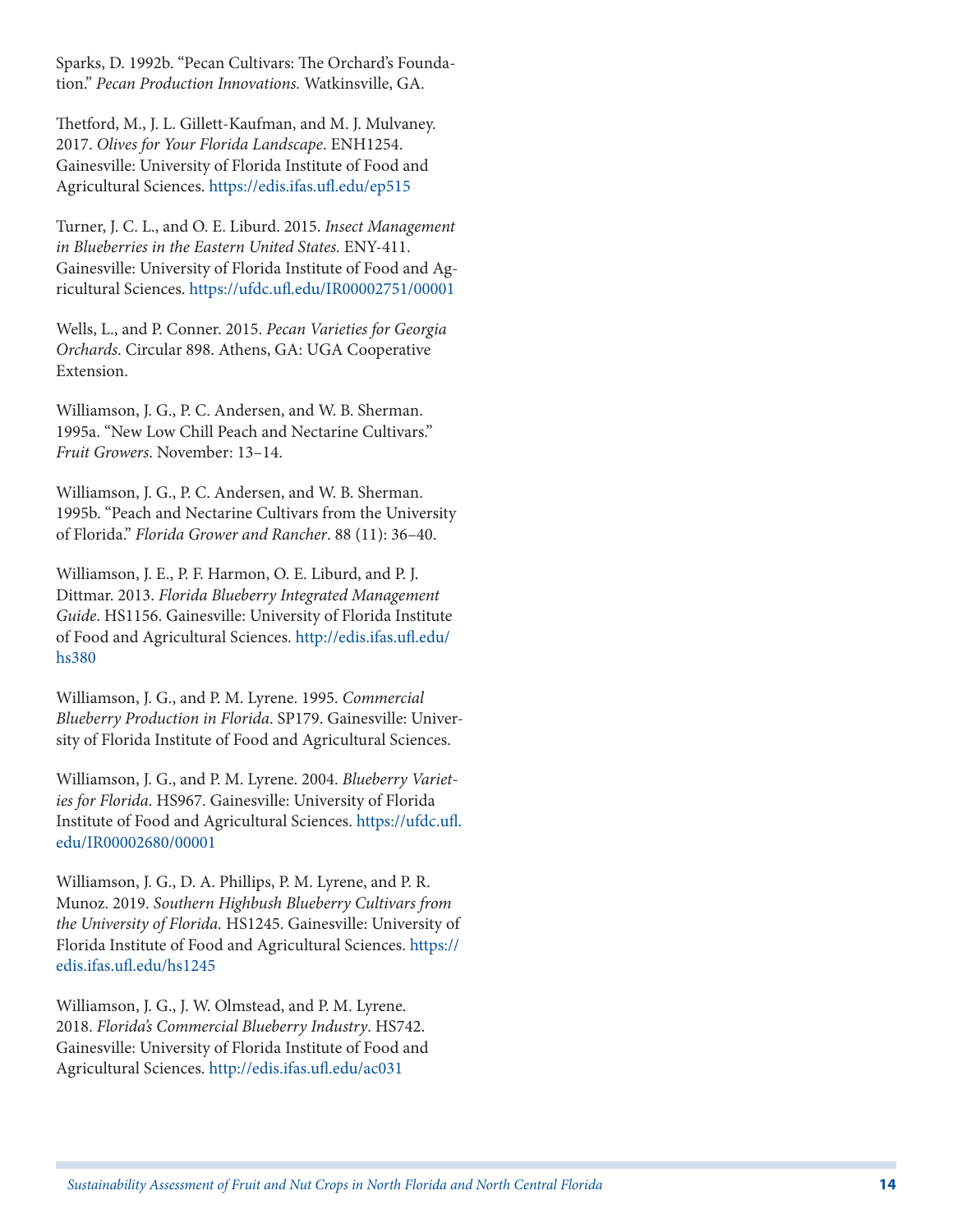#### Table 1. Adapted and marginally adapted species for North Florida and North Central Florida.

| <b>Fruit Crop</b>                                                                  | <b>Approximate</b><br><b>Acreage</b> <sup>y</sup> |        | <b>Reasons for Increase/Decrease in Acreage</b>                                                                                                                                                          | <b>Commercial</b><br><b>Potential</b> | Direct-to-<br>Consumer | Assessment of<br><b>Agricultural</b> |
|------------------------------------------------------------------------------------|---------------------------------------------------|--------|----------------------------------------------------------------------------------------------------------------------------------------------------------------------------------------------------------|---------------------------------------|------------------------|--------------------------------------|
|                                                                                    | 2017                                              | 2002   |                                                                                                                                                                                                          |                                       | <b>Potential</b>       | <b>Sustainability</b>                |
| Pecan (Carya illinoensis<br>[Wangenh.] C. Koch)                                    | 8,079                                             | 10,656 | Some new cultivars have potential. Many old<br>cultivars are susceptible to scab and other<br>leaf diseases. Long period required for return<br>on the investment. Much acreage is not well-<br>managed. | Low                                   | Moderate               | 5                                    |
| Peach/Nectarine<br>(Prunus persica [L.]<br>Batsch)                                 | 1,025                                             | 455    | Choices of cultivars has recently improved.<br>Susceptible to late winter frost. Insect and<br>disease pressure are high. Competition from<br>California increases after mid-May.                        | High                                  | High                   | 4                                    |
| Plum (Prunus salicina L.)                                                          | 94                                                | 35     | New plum leaf-scald-resistant cultivars are<br>available. Susceptibility to late winter frost.<br>High insect and disease pressure.                                                                      | High                                  | High                   | 4                                    |
| Southern highbush<br>blueberry (Vaccinium<br>hybrid)                               | 16,054                                            | 1,146  | Excellent market niche for fresh-market<br>shipment nationally and worldwide in March<br>and April. Much of the highbush blueberry<br>industry has moved to south central Florida.                       | High                                  | Moderate               | 5                                    |
| Rabbiteye blueberry<br>(Vaccinium virgatum<br>Aiton)                               | $1,000*$                                          | 500*   | Acreage has not increased as much<br>as southern highbush industry due to<br>competition from highbush blueberry<br>production in North Carolina.                                                        | Moderate                              | High                   | 9                                    |
| Muscadine grape (Vitis<br>rotundifolia Michx.)                                     | $1,595*$                                          | 688*   | Large-fruited cultivars for fresh market are<br>potentially profitable. Low prices offered for<br>wine or juice grapes. Good insect and disease<br>resistance. Limited consumer acceptance.              | Low                                   | Moderate               | 8                                    |
| <b>Bunch grape (Vitis</b><br>hybrid)                                               | $50*$                                             | $100*$ | Low yield per hectare. Poor disease<br>resistance. High competition from grapes<br>that are produced worldwide.                                                                                          | Very Low                              | Very Low               | 2                                    |
| Apple (Malus domestica<br>$\lfloor . \rfloor$                                      | 160                                               | 54     | Poor quality. High insect and disease<br>pressure. High- quality fruit are available<br>year-round from the Pacific Northwest.                                                                           | Low                                   | Low                    | 3                                    |
| Pear (Pyrus serotina L.)                                                           | ?                                                 | 48     | Poor quality. High disease pressure. High-<br>quality fruit are available year-round from<br>the Pacific Northwest. Some homeowner<br>potential.                                                         | Low                                   | Low                    | 5                                    |
| Oriental persimmon<br>(Diospyros kaki L.)                                          | 58                                                | 537    | High consumer demand for fresh-market<br>nonastringent persimmon. Demand for<br>astringent types is not high. The major<br>limitation is Botryosphaeria spp.                                             | Moderate                              | High                   | 5                                    |
| Blackberry (Rubus spp.)                                                            | 200*                                              | 85     | New thornless cultivars from Arkansas<br>breeding program offer potential for north<br>Florida growers.                                                                                                  | Moderate                              | High                   | 6                                    |
| Dunstan hybrid<br>Chestnut (Castanea<br>dentata $L \times C$ .<br>mollisima Blume) | 323                                               | 651    | There is a need for frequent harvest (i.e., high<br>labor and perishability may limit expansion).<br>Resistant to most insects and diseases.                                                             | Moderate to<br>High                   | Moderate to<br>High    | 7                                    |
| Mayhaw (Crataegus<br>spp.)                                                         | ?                                                 | ?      | Specialty crop with high consumer demand<br>for jelly.                                                                                                                                                   | Low                                   | Moderate               | 7                                    |
| Fig (Ficus carica L.)                                                              | 50                                                | 2      | High incidence of freeze and frost damage to<br>vegetative                                                                                                                                               | Low                                   | Low                    | 7                                    |
| Satsuma (Citrus unshiu<br>Marcovitch)                                              | 350                                               | 50     | Cold-hardy citrus that is relatively pest-free.<br>Fruit are mostly seedless with ripening in<br>Nov./Dec.                                                                                               | High                                  | High                   | 8                                    |